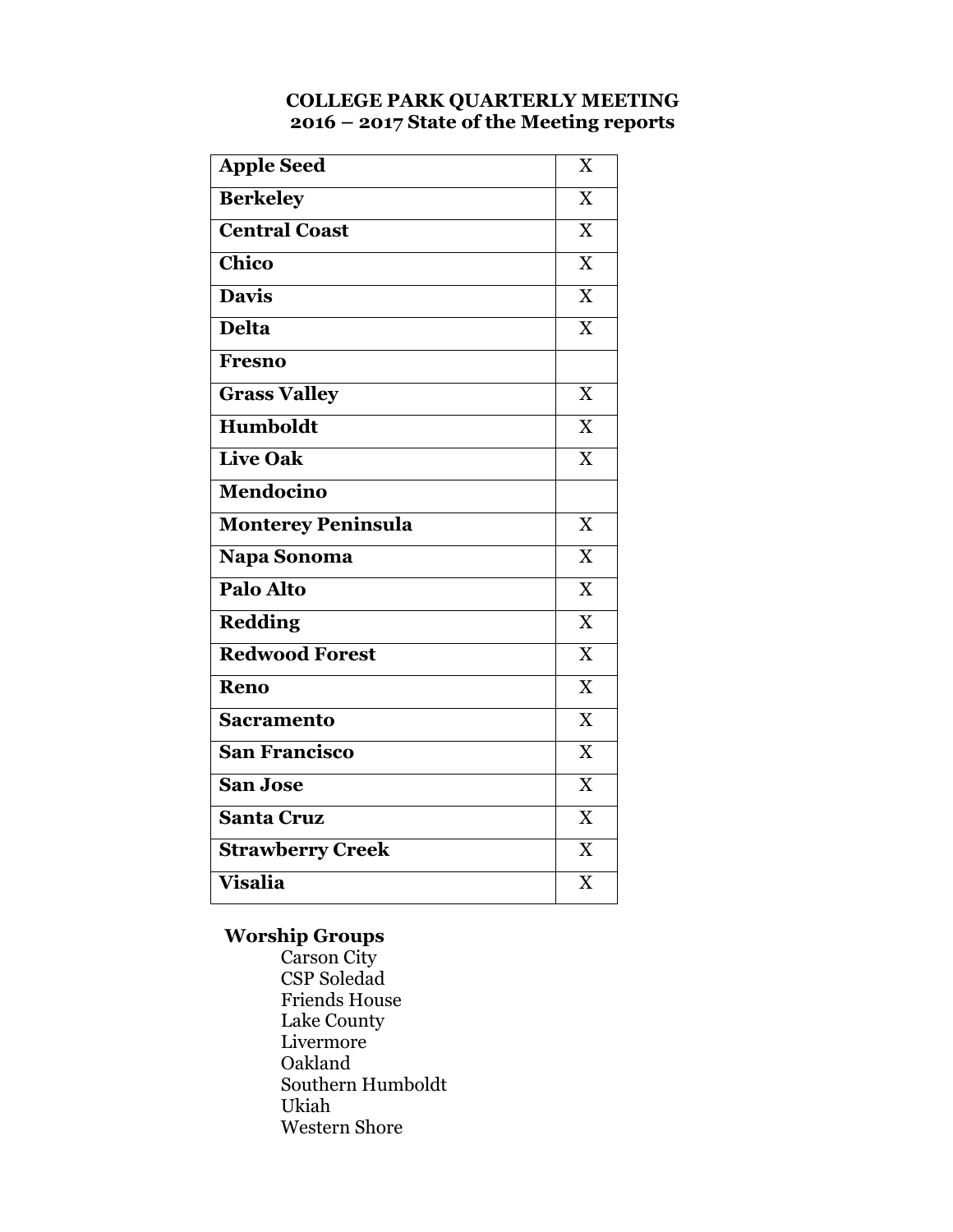#### **Apple Seed Friends Meeting State of the Meeting, 2017**

In the past year, we have faithfully held regular meetings for worship in the space we rent from Many Rivers Bookstore in Sebastopol, CA. Attendance has often been as low as a half dozen regular Friends and attenders. Our total official membership in the Religious Society of Friends is 14, having added one new member who transferred in. However, several of us live far away from Sebastopol, including a weighty Friend who last year moved to the next county, taking with him his institutional memory.

For monthly meetings on the occasion of business, we have found it necessary to rent space in the Senior Citizen Center about three blocks away. Due to our small size, we are now proceeding as a "committee of the whole" -- in place of the various committees so often associated with a Friends meeting. We have three officers (clerk, recording clerk, and treasurer) as well as appointed representatives to College Park Quarterly Meeting and to Pacific Yearly Meeting.

We face several challenges:

1. We are undeniably struggling with technology as we try to manage electronic communications using the internet.

2. We would like to attract some younger seekers (not just to help us out with the technology!)

3. Our ages and small numbers makes it difficult to find ways to bring our concerns to the larger community over the rise in racial and religious intolerance, conflict between police and civilians, economic inequalities, and ever-new war zones. We remain deeply concerned and support other peacemakers' activities.

We have been able to send our representatives to Quarterly and Yearly Meetings, which has insured that we stay connected to those larger bodies of Friends.

We are also able to join with Redwood Forest Friends Meeting and Friends House Worship Group in some lobbying, spiritual support, and wider Quaker concern events.

We hold funds in the Redwood Credit Union in Santa Rosa: a checking and a savings account ("shares" in the Credit Union). We continue to give annually to local charities, including a small donation to a low-income scholarship fund at the Sonoma State University.

We have held several social gatherings in members' homes loosely titled "Quaker Eights." These have been occasions to share a potluck meal and to discuss a topic of interest.

We have found both the vocal ministry and silence of our worship to be moving and nourishing. Afterthoughts and after-worship sharing genuinely draws our meeting community together. It opens us to the uniqueness of the life of spirit each of us experiences and to the challenges in staying true and whole.

In worship, Friends have shared a sense of deep appreciation for the friendships and mutual support felt among us, epitomized by a Friend's message: "My heart is at home in this Meeting."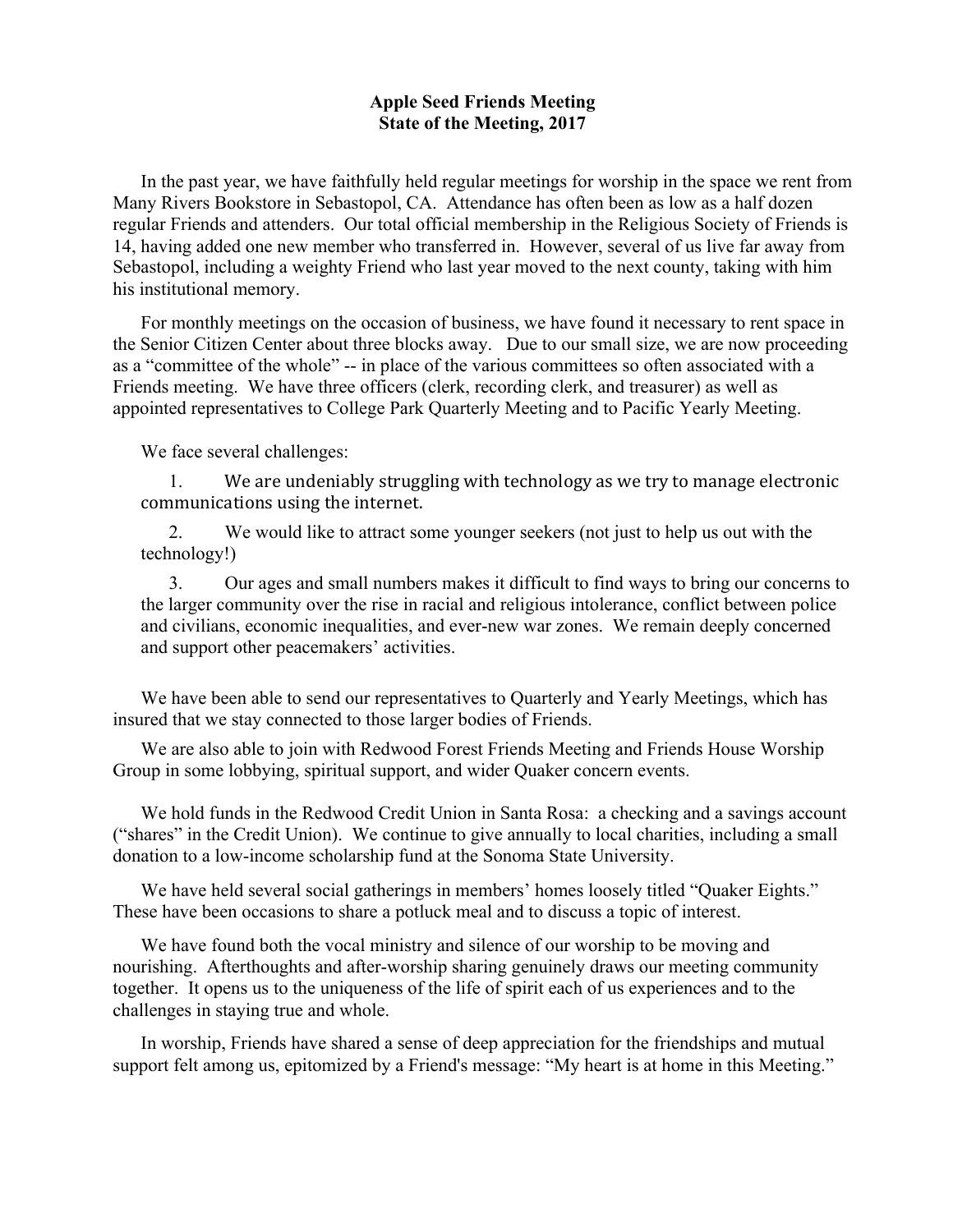### **Berkeley Meeting State of the Meeting Report - April, 2017**

Berkeley Friends Meeting has been quite active as a community this year, enriched by our experience of the Holy Spirit, and nourished by Friends and others from outside our immediate Meeting family. This year we began two ongoing programs that we feel are of special promise: Spiritual Life Sharing Groups and the Young Adult Friends. Spiritual Life Sharing Groups, which we learned about from Strawberry Creek Meeting, bring together small groups of people to enrich their spiritual lives by meeting monthly to share with one another. The Young Adult Friends group gathers together young adult Friends from all over the Bay Area to worship, share, and develop community.

We also have been privileged this year to learn from talks by guests from the wider community; had workshops on the Spirit of Quaker Process (led by Santa Cruz Meeting's Diego Navarro and our own Eric Moon), and on Clerking (led by San Francisco Meeting's Stephen Matchett and Redwood Forest's Barbara Babin); a Meeting group that combines reading poetry aloud out of the silence with worship sharing; and most recently a gathering of Berkeley, Strawberry Creek and San Francisco Meeting Friends which engaged in Spiritled sharing with Jonathan Vogel-Borne, a New England Yearly Meeting Friend with deep roots in Pacific Yearly Meeting. Jonathan is currently traveling in ministry.

All this is in addition to Meeting programs continued from prior years: mid-week meetings for worship on Wednesday mornings and Thursday evenings (the latter conducted jointly with Strawberry Creek Meeting), occasional worship-sharing programs, Friendly Dinners, video-recorded oral histories (now archived at the University of California's Bancroft Library), study groups on Quaker history, a weekly reading group, a Quaker film series, and singing on First Days between our 9 am and 11 am meetings for worship. On most First Days after meeting for worship, Meeting folk and newcomers enjoy each other's presence as we solve intriguing jigsaw puzzles.

A beautiful and completely new Meeting website is a very welcome addition to our communications. Come visit us at berkeleyfriendsmeeting.org!

We were saddened this year by the deaths of several long-time Friends and attenders. We were nourished by memorial meetings in which we joined in both mourning and celebrating lives remembered.

We continue to enjoy our recently renovated meetinghouse, which is increasingly a regional Quaker resource. The newly spruced-up gardens in front of the building lend welcome color to our Meeting home. We now have wheelchair-accessible bathrooms through the building, and we hope to have the last of the renovation project's major construction work completed by the end of 2017. We will miss this year the income from the registration service for Pacific Yearly Meeting, which we used for the building fund. Our improved and enlarged facility made it possible to host College Park Quarterly Meeting in January, the first time we have been able to do that in several years. We are grateful to our friends and neighbors of the Latter-Day Saints congregation across the street, which has generously shared its parking spaces and rooms for larger events for which our needs exceeded our own capacity.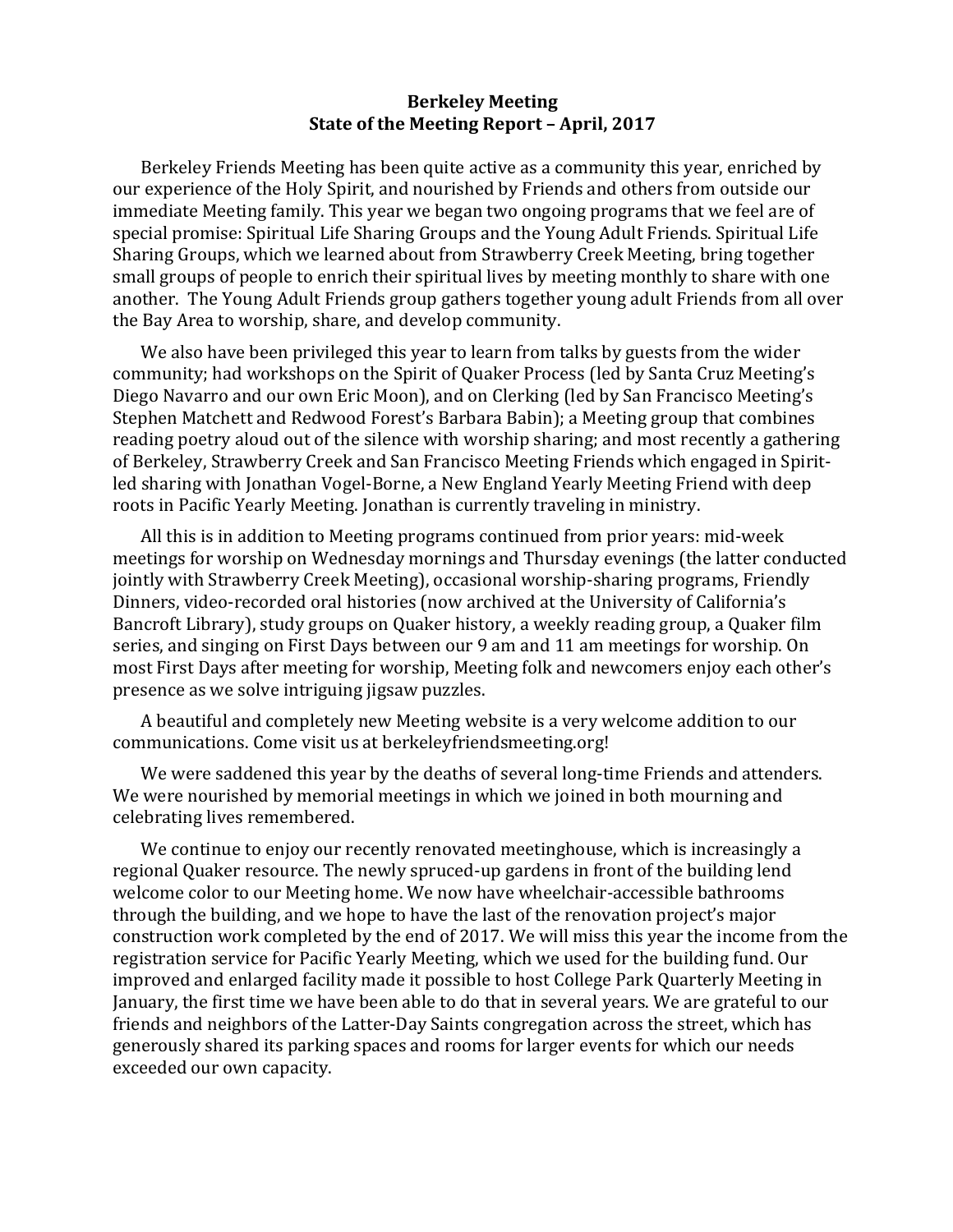Unfortunately, our general financial situation (beyond the funds that are still available for the last part of the renovation of the meeting house) is not very rosy, due principally to our still-unresolved status with respect to property taxes.

Our Meeting is richly blessed with people who visit and stay in contact with Friends in need. We continue to be challenged to stay in contact, especially with Friends who can't come to the meetinghouse.

The Livermore Worship Group, which is under the care of Berkeley Meeting, holds meetings for worship each Sunday evening, and monthly meetings for business. We have not managed to stay in contact as frequently this year as was previously the case; we hope to attend to this relationship more regularly in the coming year.

Like many others within and beyond the Quaker community, we have felt deeply challenged and disturbed by recent currents and developments in the civic life of our community and nation. We opened the meetinghouse to Friends and others for meditation and worship shortly after the presidential election; this seemed helpful. We have hosted training for an FCNL Advocacy Team, as part of a national FCNL program for effective and coordinated grassroots lobbying for Quaker concerns locally and nationally; a number of Meeting people are active participants in this new program. Although many of us are individually active in seeking to repair and heal a broken social order, we are still struggling to come to terms with what these developments mean for our Meeting, and to discover how the Spirit means to be active through us, as it has been active throughout Quaker history.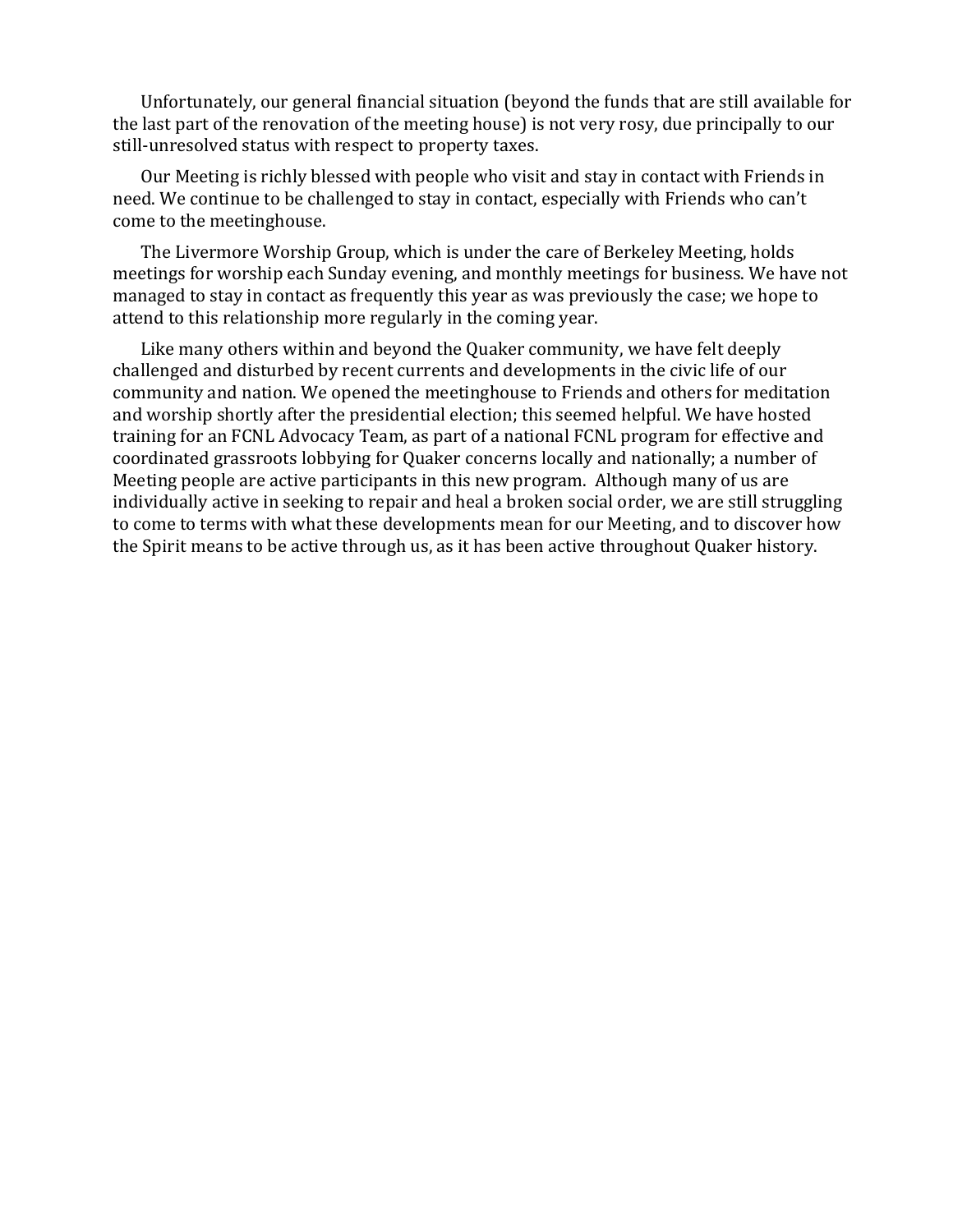### **CENTRAL COAST STATE OF THE MEETING April 2017**

A Friend was once asked, "What is a Quaker?" The Friend replied," One who attends Meeting for Worship."

For our Meeting this rings true. This is why we come together, the silent worship. Meeting for Worship is the heart of the Meeting. Meeting for Worship for Business is the vascular system pumping the blood through and helping us to grow. We find spiritual sharing groups and committee work help us thrive. Community, grounding, safety, support, friendships and desire to help our larger community also bring us back every week.

This last year we have seen growth and challenges in our Meeting.

We have committees that work hard to do the work of the Meeting. As in many Meetings one of our challenges is to find enough people to do that work. Many of us find the committee work rewarding even when it is time consuming. We have found the work helps us bond to one another and to support each other through challenges in the Meeting and in our own lives. We have seen more people start to attend Meeting for Business. With this is an increased interest in committee work.

We have also supported two Spiritual sharing groups. These groups have added a new dimension to our vocal ministry in Meeting for Worship, and have strengthened the bonds among Friends. The groups meet regularly and participants have found this has improved personal spiritual growth.

This last year we purchased, for the Meeting, an annual pass to Ben Lomond Quaker Center. We have had someone from the Meeting attend almost every workshop since. This too has supported the spiritual health of the Meeting.

We as a Meeting along with many other people in this country are intimately feeling the effects of drug addiction. We have one grown child of the Meeting struggling with addiction and we lost one grown child of the Meeting to an overdose this past year. Others in the Meeting struggle with active addiction in their families, too. Our Meeting is not unique in struggling with this epidemic but we have found being open, loving and supportive of our feelings and our spirits has been helpful. This last year two members of our community have lost adult children to cancer. We have found that grieving together as well as supporting each other has brought us closer.

In April 2017 one of our founding members, Chuck Atlee, died. Chuck and his wife Sue (she died in 2014) started this Meeting in the 1960s. We feel that they were the tap root of our Meeting. We will continue to grow but we feel the loss of these two wonderful Friends.

As a Meeting we try to be aware of the needs of the individual; such as, learning to accommodate hearing challenges or mobility issues. Sometimes it's just helping with children. We make an effort to look out for each other.

Another challenge that we see is our lack of diversity. We are a mostly older white Meeting. We have a few young adults who attend occasionally. We have 2 children who attend regularly and 3 more occasionally. We would like to see more diversity in our Meeting and are looking at ways to achieve this.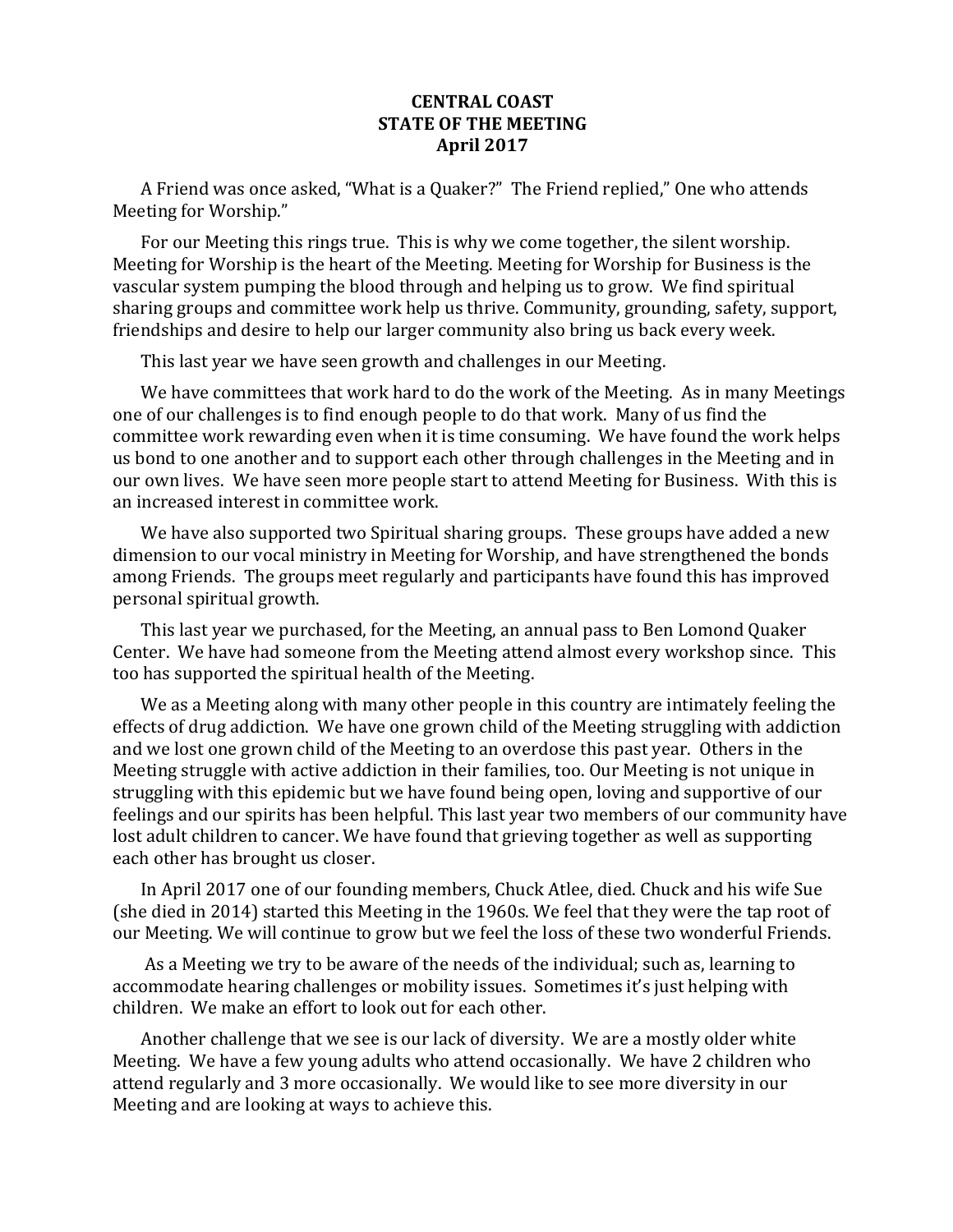We continue to work in the greater community: supporting Alternatives to Violence Project in the prison and feeding the homeless. We have also started the work to revamp our website to help with out -reach. Our retreat this past year was on stewardship of the environment and our spiritual connections. Many of the Meeting attended and found it informative and refreshing.

With all the challenges this last year we continue to grow together. We recognize our challenges and celebrate our strengths. We hope to continue to grow spiritually and in diversity.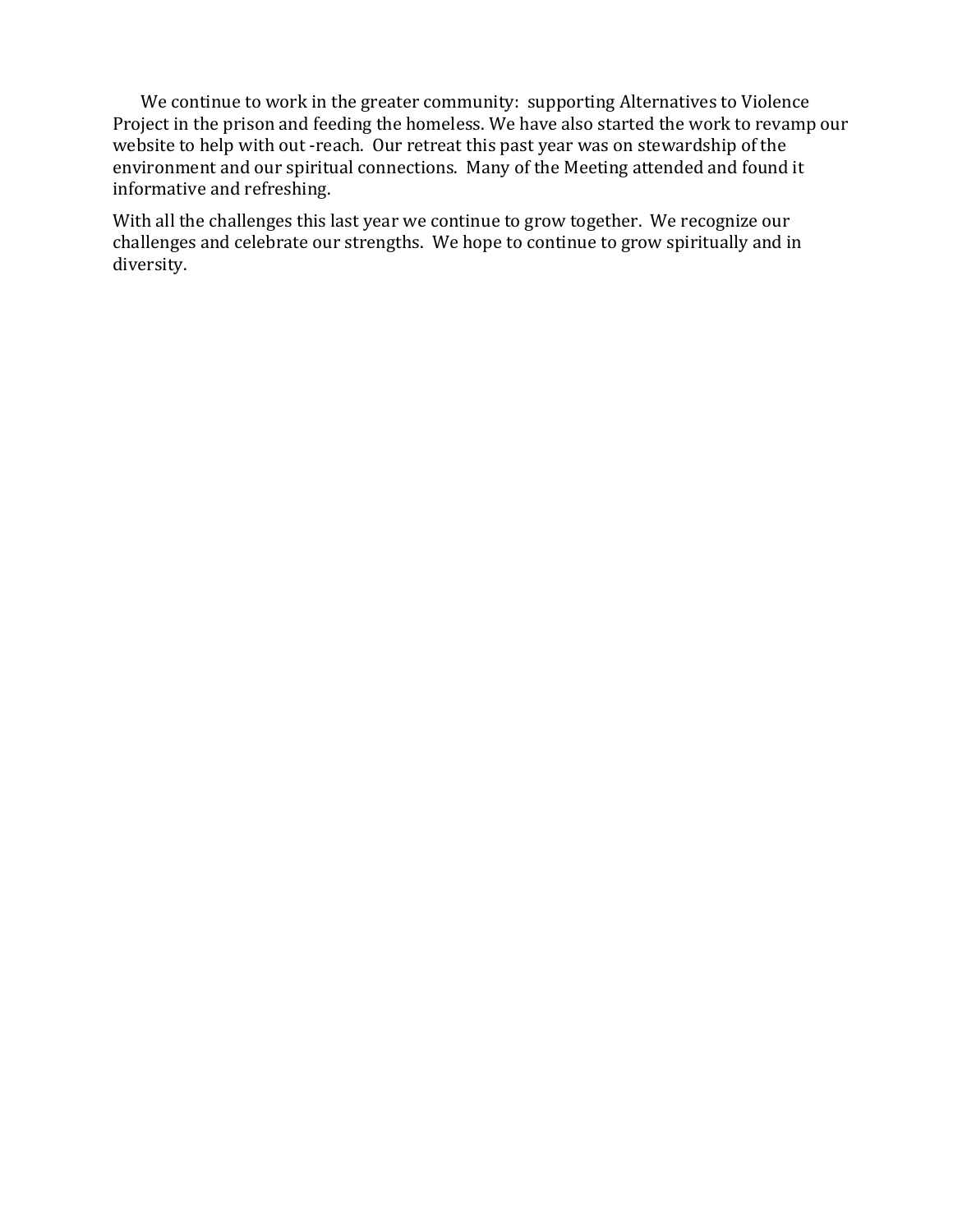# Chico Friends Meeting of the Religious Society of Friends

State of the Meeting Report, 2017

*"Tender, generous, and often very human, we are a small but steadfast people wrestling with what it means to be Quaker."* (CFM State of the Meeting Report, 2016) We feel we have continued in this condition again this year.

It is a blessing how our Meeting maintains unity and spirituality with the efforts and gifts of such a diverse community of persons. It's as if God is truly providing guidance through each of us to create and maintain our Chico Friends Meeting. We seem to touch many lives in a spiritually nourishing way.

We continue to strive to resolve conflicts, using special sessions to deeply listen to each other. This clarifies our thoughts to better understand each other, resulting in very powerful gatherings. There are also deeper level conflicts that our meeting is finally addressing in a way of growing the love amongst us. Many individuals in Meeting are reaching out with love and support to comfort those who are experiencing loss and suffering of loved ones. Though Ministry and Oversight committee gives pastoral care, it is reassuring that individuals in Meeting do so as well.

Meetings for Worship and for Business are generally well attended and are spiritually refreshing. We are able to clerk ourselves most of the time, and there is time given for silence when we struggle with unity.

Participating fully in Meeting can make life busier, rather than more simple. But as one Friend reports, when the effort is made to show up, we are energized, inspired and centered.

Some Friends feel the traditions and practices of Quakerism hold them most accountable to the Meeting while others feel it is relationships with each other and activities within the community that holds them most accountable. And for some it is both. All of us are doing our best to live according to the Light that we are given.

We have many, regular reoccurring group opportunities for people to get to know each other. Every Sunday there are Quaker Thought and Life study and discussion sessions as well as singing before worship. Every Wednesday we meet for Midweek worship and Quaker Exploration. Besides our monthly standing committee work, regular potlucks, and a book club group, all are invited to Simple Suppers in various homes. When Friends attend out of town Quaker events or make trips to follow a leading, they are invited to share a "Travelling Friend Report" about their experience. These reports have been very much appreciated. We have hosted for many years a well-attended Community Singing Circle. Even the newsletter is a group effort! Our two retreats have been very rich, providing time to be able to meet in small groups and get to know each other better, and feel how love and unity flows through us.

Even though we have few children that regularly attend, the Quaker Youth Group prepare as if there are going to be many more kids. Their safety policy was created to protect the children. When a problematic person tried to interact with the children, everyone came together and we were able to respond in a way that felt faithful.

Care of our buildings and grounds has also helped us to maintain love and unity and strengthen our sense of community. Our property is something tangible that we have a responsibility to care for; we work together on monthly workdays, and individually at other times. For some, such work is a significant part of their life in our meeting.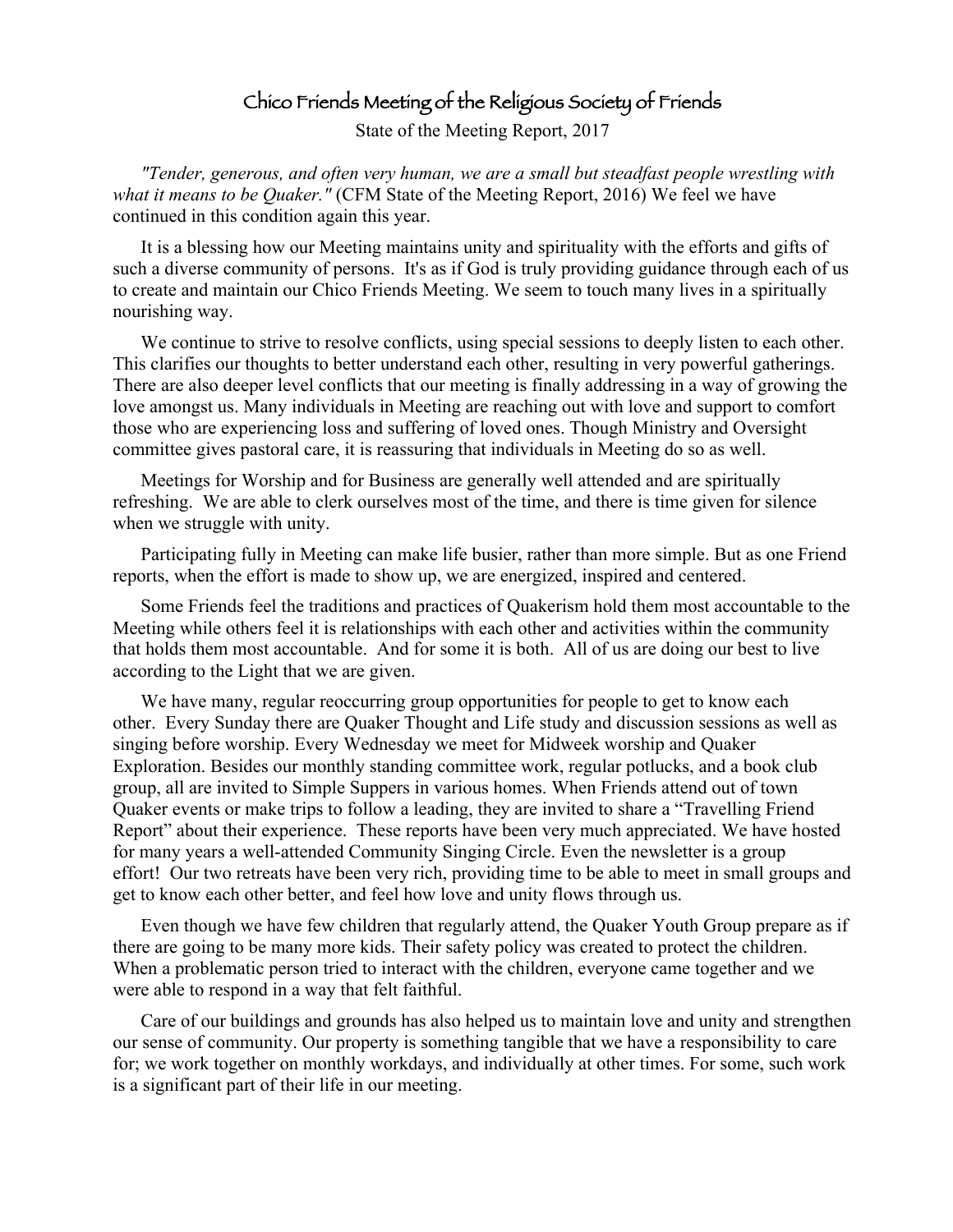We appreciate the Witness and Service committee and the speakers that we have had about the Israel/Palestine issue. Some who have heard these speakers expressed having been changed by them and are grateful for it. Our homeless response includes monthly dinners prepared for the Torres Community Shelter, along with many individual Friends who have been involved in the community winter Safe Space shelter. We've also focused on gender and sexual minority outreach. We had a booth at the annual Pride event, created an LGBTQ+ Welcome Brochure, and are educating ourselves how to be better allies.

Meeting has helped people discern their leadings and has given support to them. Informal financial and spiritual support quickly arose when a friend felt called to witness at Standing Rock, helping her to get there and back. Hearing her testimony upon her return was powerful. Two other friends have inspired many in Meeting to become engaged in providing financial support and accountability for the Afghan Girls' School. One member and her daughter were led to spend almost half a year helping at Ramallah Friends School and a refugee camp in Greece, and shared this with us on their return.

Our Long Range Planning committee is searching for ways to be more welcoming and ways to deepen our understanding of who we are as a Meeting. We have posted a "Love Thy Neighbor" banner on the outside wall of our Fellowship Hall. We continue to make efforts to reach out to people who want to practice Quaker worship and participate in our community.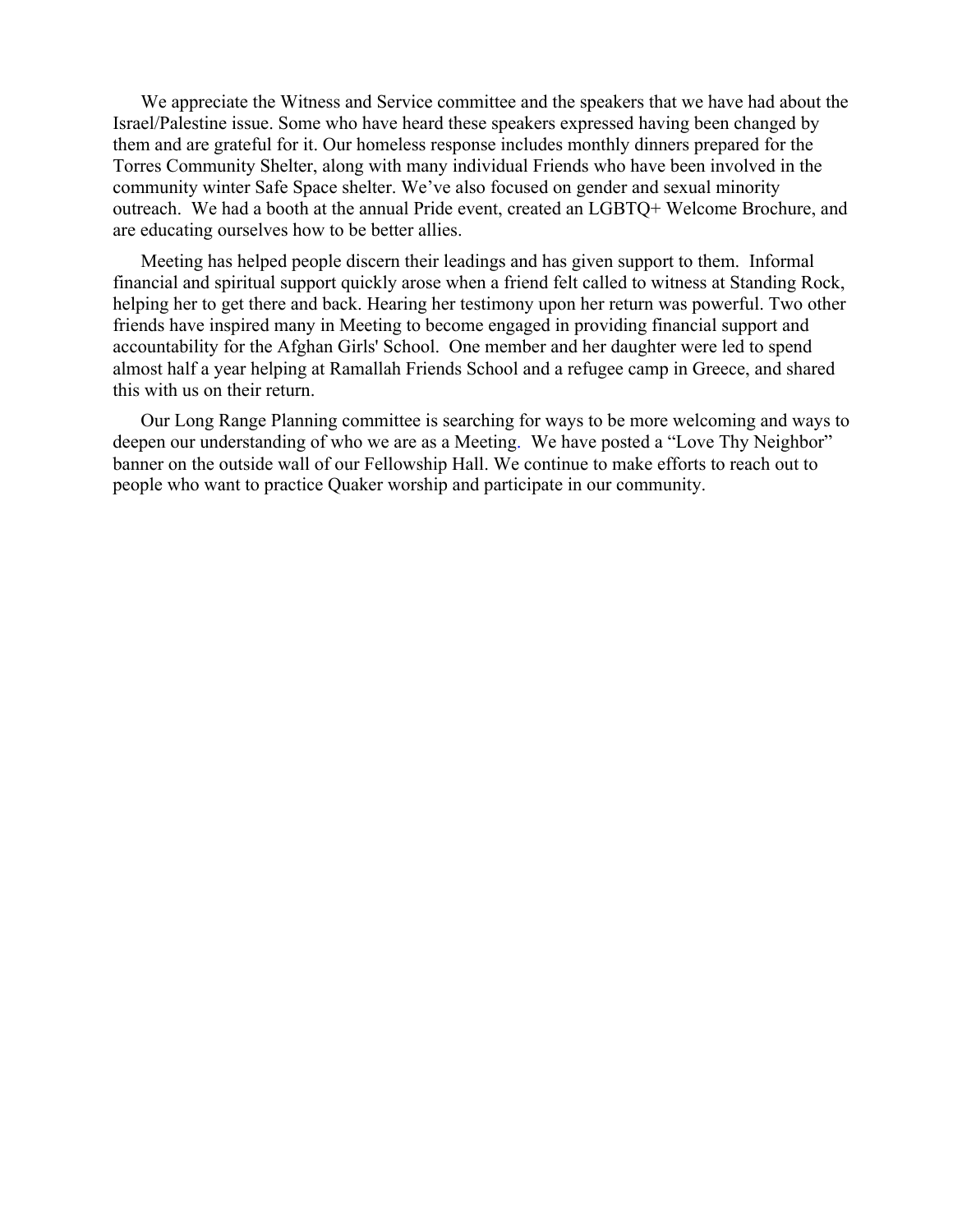#### **Davis Friends Meeting 2017 State of the Meeting Report**

Spirit/Divine Presence has been moving among us in many ways during the past year; we have experienced joy, sadness, and challenge.

There have been some new people to attend Meeting for Worship. Individuals who are completely new to Quaker practice have sought us out, as well as individuals who already have some history with Friends, either with our Meeting or with Friends elsewhere. These newcomers bring energy and perspective to our community and have helped us feel renewed opportunities for growth and deepening. Several of these new people have been staying with us for worship but have not yet been fully incorporated into the life of the Meeting. This year, we experienced the loss of two beloved elder members of our Meeting, Ted Neff and Bill Brow.

We continue our practice of silent worship which often brings a sense of peace. Worshipping with others to find our way in this turbulent time has fueled hope and resolve to continue to strive toward unity and justice. The quality of our Meeting worship has seemed balanced between centered silence and vocal ministry. We continued to seek to deepen our connections with one another by assessing the needs of the Meeting and individuals and developing second hour programs that are educational, topical, and spiritually nourishing, and have been well-received. We have continued to work in coalition with interfaith groups on climate justice and immigration and sanctuary, and homelessness.

Combining our former Peace & Social Concerns and EarthCare committees into a joint "Peace, Earthcare, and Social Concerns" committee has not only simplified the task of finding committee members willing to serve, but has also coincided with -- and perhaps contributed to - an invigorating shift of focus to supporting leadings within our meeting. We are faced with an uncertain future in the governing of our country and as such we are waking up to potentially challenging situations. At times we feel overwhelmed to adequately address the pressing issues arising with not enough people to take on all the concerns we would like to address. We struggle with how to keep these critical issues, such as immigration, refugees, and sanctuary energized, focused, and effective. We have been working to discern our present priorities, most important of which is coming together to be prepared to support individuals in their leadings. Recent leadings have included a person who would like to financially support DACA college students, a Friend whose concern about the Dakota Access Pipeline which threatens the water of the Standing Rock Sioux led him to visit Standing Rock, and several friends who have been examining white privilege; in addition about 14 women from Meeting went to the Women's March in Sacramento, and two members went to the March in Washington DC. Our ongoing concern about the health of the planet has led many in our meeting to be intentional about how we travel and what we eat, and many have participated in local Davis environmental initiatives. Several members met once a month to hold the refugees in the Light; we also put together kitchen and bathroom kits to help refugees resettle in Sacramento.

This past year we focused on specific projects to convey to our town and neighborhood what we are as a Meeting and simply that "we exist". We co-sponsored a potluck with the local neighborhood association; we have a free 4th Friday movie night and discussion that relates to environmental and justice issues. A member has challenged us to think about whom we want to reach and the content of the message before selecting additional methods of communicating the message, e.g. a Meeting bookmark, a building banner. We continued the weekly peace vigil in Davis and the monthly vigil in Woodland.

With the help of dedicated members we continued to be good stewards of our building and garden, accomplishing some needed exterior repairs. Our garden was maintained by repairing the irrigation system, digging dry wells, trimming the more vigorous plants, and replacing plants that didn't survive the summer. Our Meetinghouse is well used by other groups during the week, some of which also include Meeting people. These groups include dances of universal peace,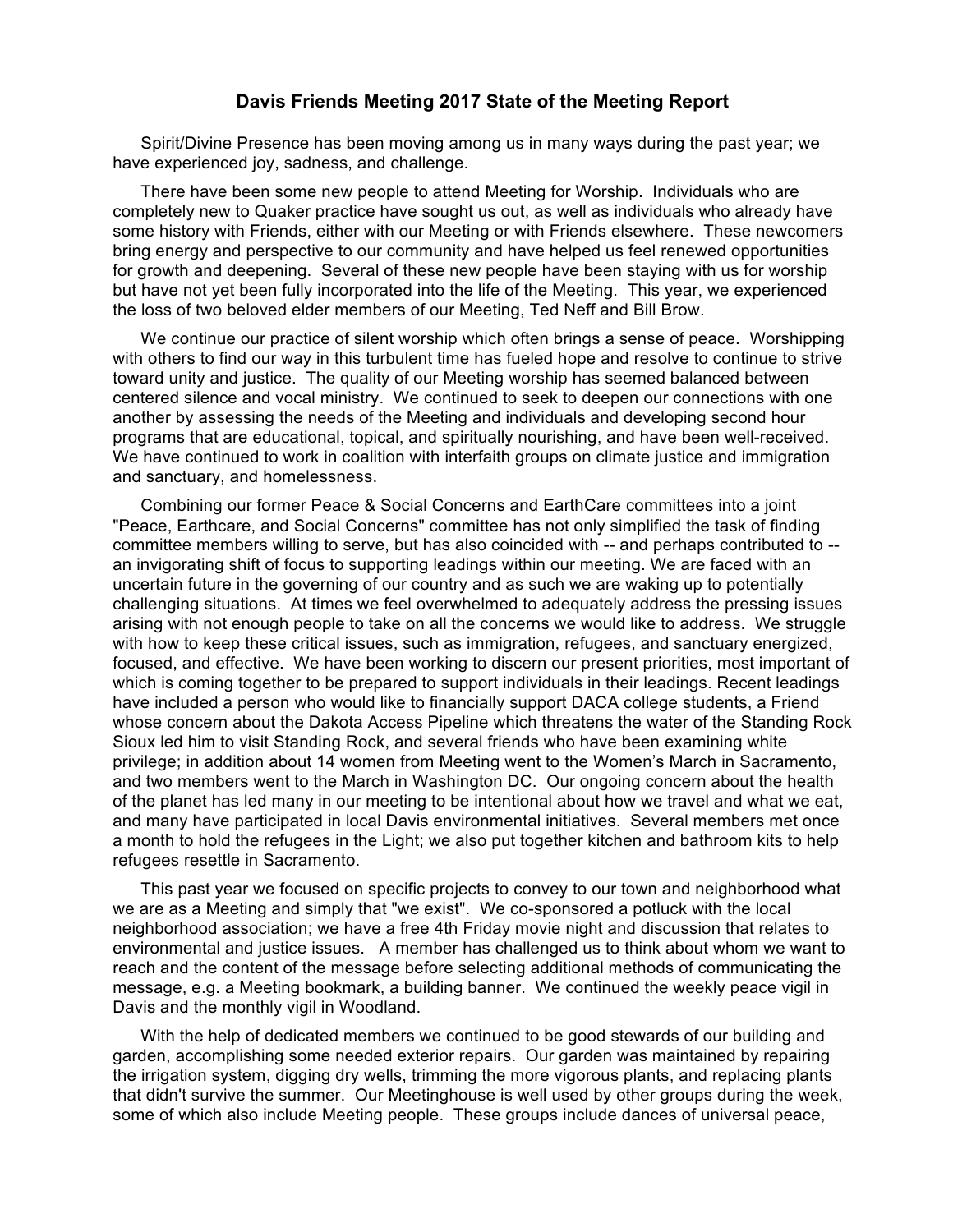drumming, sacred harp singing, meditation groups, a twelve-step group, the Interfaith Rotating Winter Shelter, and our Meeting's monthly movie. In our hospitality and social time after Meeting we have provided healthy snacks to reflect our values for earth care and the health of our children and participants.

Care of our children has focused on how to support and include the two teens who attend regularly; they are of an age to challenge us to sustain their interest. Several adults have shared their life story with the teens in a Worship Sharing format, and we would like to do more of this. We continue to strive to include more adults in the care and spiritual education of the children and teens.

We have been guided to think more long-term regarding Meeting resources and how they link to our values and goals. We are working to steward resources of the Meeting and to be explicit regarding what we have and what we spend our resources on. For some, money talk feels taboo, and for others it is an essential conversation. We are not yet at unity but are on a spiritual journey together. How do we achieve our goals and in that process bring thought to action?

Interest in using the Meeting pass for Ben Lomond Quaker Center is growing and has been used by several people within Meeting.

We continue to have a challenge filling our committee and officer positions and clerkships, and we have been looking for ways to simplify our structure to better meet the needs of Meeting. Several committees have had trouble making time to meet and carry out their basic functions, while others seem to be thriving. Discernment helps create focus on essential tasks and to ask the right questions. What does it mean to right-size the work of our Meeting? We have been seeking clarification in the purpose and function of our committee structure, and we are considering combining some committees and job descriptions. We experimented with new ways to invite people to serve the life of our Meeting. Framing committee work not only as a service to the meeting but also as an opportunity to grow a sense of community and purpose within the Meeting seems to be well received, and helps us to collectively prepare to be a thriving community of Friends with the experience and grounded spiritual energy necessary to be able to respond to needs of the greater community and world.

The Meeting's spirit of love, joy, and forgiveness gives strength to individual actions that require courage, persistence, and patience. We strive to honor simplicity in our work toward truth. We are challenged to let go of patterns of behavior and items that no longer serve us. At the same time, way opens, as when valued reminders of the past can be re-stored in our Archives and room made for new items in our library, in our hearts, and in our ways of thinking.

As we look at what holds us together, we note that we are held together by people who continue to show up for all aspects of our Meeting, by the caring and love we have for each other and for the Meeting, and by searching together for spiritual guidance, values, and truth that inform our presence and work in the world.

In the Light,

Nan Rowan, Clerk Davis Friends Meeting An Open, Welcoming, and Affirming Meeting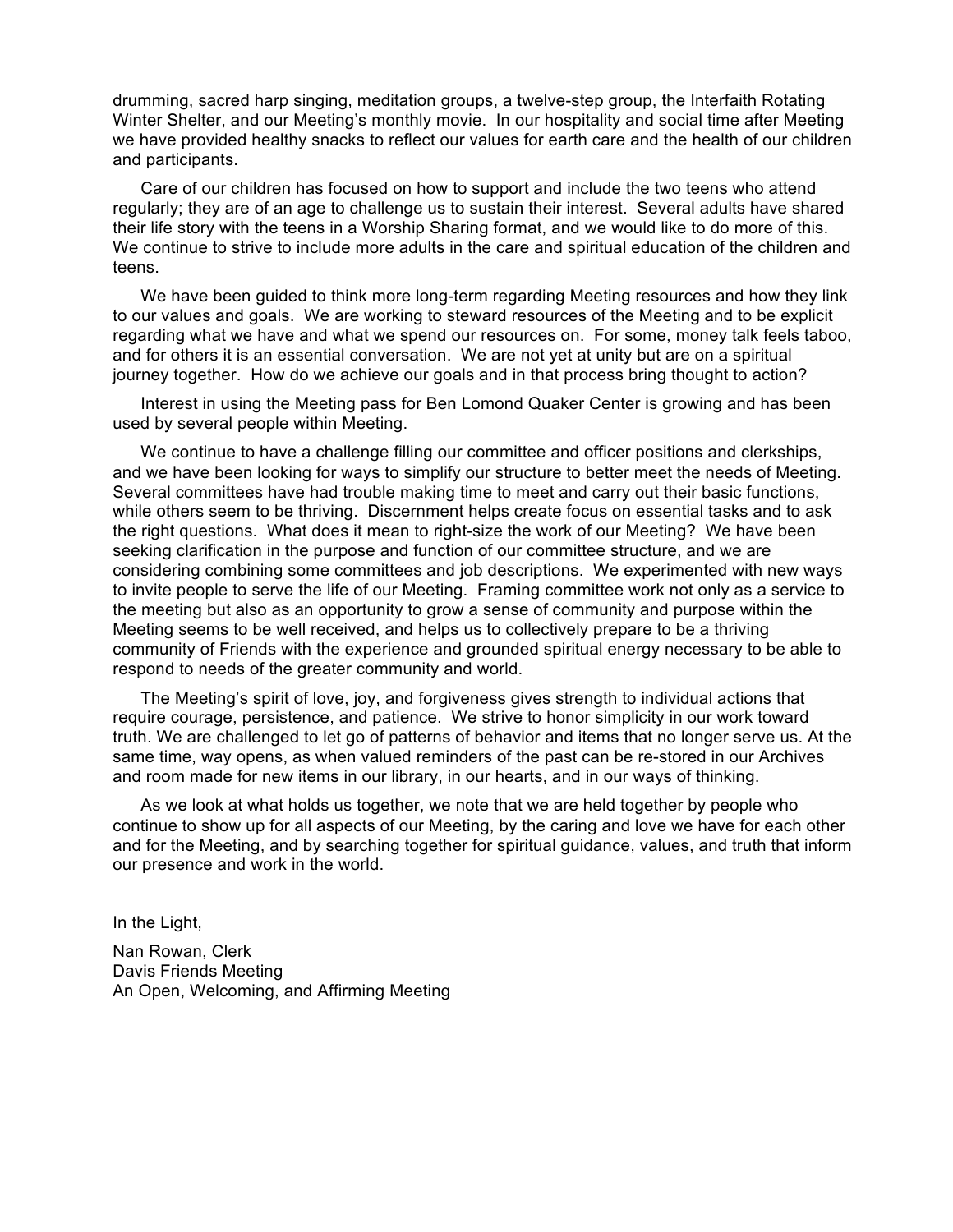#### DELTA MONTHLY MEETING OF FRIENDS / STATE OF THE MEETING, 2016

At a recent Monthly Meeting, Delta Friends focused on the current state of our Meeting. In truth, Friends have been exploring our state all during this past year.

Our numbers remain small but fairly stable . As always, we are geographically dispersed, and we deeply appreciate our worship groups and sites to help us remain close. We have lost no members, though we lost one dear, long time attender, Lucy Golsan, who passed away in May of 2016. She lived a long life and was close to her loving family. Friends give thanks for her life and the many gifts she shared with us through worship and life example.

Monthly Meeting continues to be based in Stockton, at the Pacific Complementary Center for the moment, but, sadly, we need to find a new home. Our dear hosts, who are a part of Delta Meeting, are retiring and selling their practice and the Center. We are currently on a site search for a new home in the Stockton area. No decisions have been finalized, so we rely on the warm welcome in Friends homes and our worship sites. Friends await the coming changes of the new year.

Delta Friends remain close and spend as much time as possible with one another. Friends take joy in our fellowship and manage many good laughs and tears while supporting one another through the aging process. Together, we search for ways to deal with medical issues, keeping and losing personal freedoms, while learning to allow others to help when needed. Meeting surely misses the joy of young families and attenders, and we love to share news of our extended families. Many have grown up under the love and care of our Meeting.

Meeting finds that we are less able to be active in both Quarterly and Yearly affairs, and this past year Delta Friends agreed to lay down our annual December witness / worship at Lawrence Livermore National Laboratories, which we have hosted for so many years. We know that younger souls are leading this concern now and will continue in the future. Our witness has been a pivotal part of our strength and resolution as Friends and as a Meeting.

As we become physically less involved in Friends and community concerns, Meeting finds way to deepen our financial commitment to more causes. So, we dig deep to match our desire to support those who carry on the efforts to peace and justice. Of special joy to us is our thirty year support for the Modesto Peace Life Center's annual Peace Essay Contest, open to all students in Stanislaus County schools. These young students share deep insights and love for the world. It is both familiar and new every year!

As we reflect on the circle of our lives and of our Meeting, Friends find deep and nourishing worship together. We wonder if it is time to consider laying down Monthly Meeting and spend more time in worship and in fellowship . We listen and pray for way to open. We ask that Friends hold us in the Light, as we move toward this next collective adventure that has always been the heart of Delta Friends. As always, we send love and greetings to Friends everywhere. You are ever welcome to visit, and we do host a great retreat at Calaversas Big Trees every summer.

Judith Bunting, Clerk  $\mathcal{G}$ .<br>Delta Marcia In Peace, Delta Monthly Meeting of Friends April 09, 2017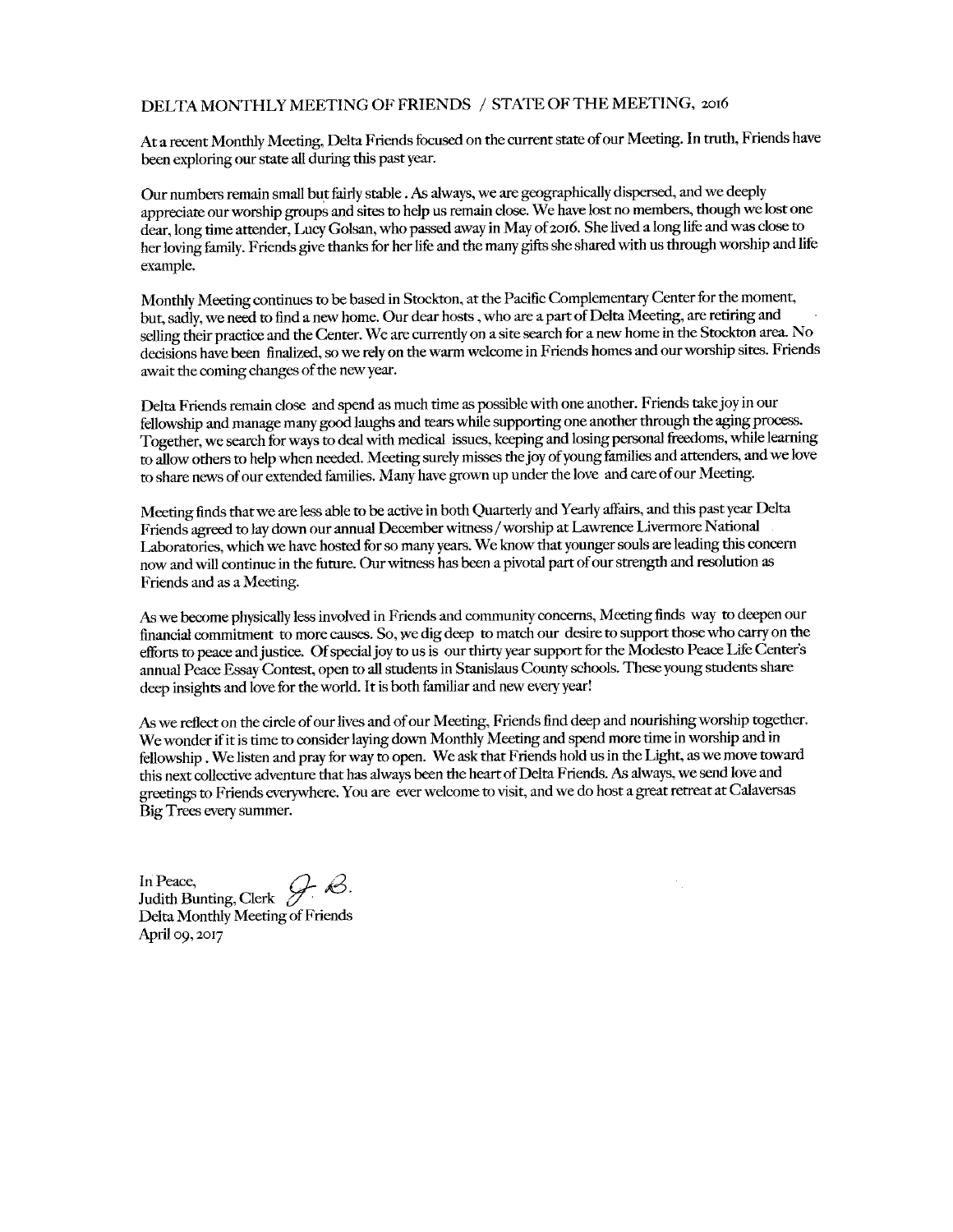#### **Grass Valley Friends Meeting of the Religious Society of Friends -** Fourth Month, 2017

As clerk of our Meeting, having recently participated in our worship sharing on the State of our Meeting, what strikes me about us this year is the sense of community felt and experienced by our members. A significant part of our close community also is a large and often fluid group of attenders, some for years, others for a short period of time.

We expanded our participation in community by joining FGC this past year, as we have for years with Quarterly, PYM and yearly pass for Quaker Center. We also bring our ministry out into our community in a wide variety of ways, like home meeting for worship, our annual retreat where members connect and deeply share, converging at a family's home to help with chores in their time of need. (I'm speaking of little kids helping to stack fire wood and bringing brush to be burned, of elderly to young adults weeding the garden, carpentry repairs to a raised garden bed, nimble adults up on ladders cleaning out gutters ... just to highlight some of the activities. And being aware of the joy and conversations going on while working side by side. And being aware as we stopped at noon to have lunch together how much that reminded me of the gospel act of "breaking bread together in his name.") Monthly potlucks is also a new activity. We continue our monthly participation in helping prepare a meal at the homeless shelter Hospitality House. And we support and keep in close touch with Placer County Worship Group, begun by a very active and vibrant family from our Meeting. Community, togetherness, sharing, caring, that human touch that communicates love and joy and acceptance.

Like Sierra Friends Center, on whose campus we meet, we too are aware of our changing situation. We no longer have a huge Peace and Social Justice Committee. We were once known in our community through our social actions. "We are not only a peace church, though." and "Can we be known as more than a political entity?" were some of the comments/questions voiced at our State of the Meeting discussion. An active committee in meeting is our Spiritual Life, offering monthly programs and special guest presenters and hosting this past year our three book groups and the annual retreat. "Is it time to express our self from a spiritual grounding...?"

We're experiencing change in our age, and all that brings with it. Diminished capacity, not able to do what we used to take for granted, serious transitions in our life like needing someone to live in and help us, family members rallying around and supporting us, giving up our car keys. On and on could go the list. While at the same time, each week at the beginning of Meeting for Worship, we welcome the little ones who come with their parents, as different members and attenders of meeting provide a special program. The children are encouraged to sit the first ten minutes with their family, then are invited to exit and go to another location for an activity appropriate for their age group. At the close of meeting, they return to share.

In reflection of what we share with you above, it's a quick snapshot of LIFE, Life as it is unfolding in our midst. Life together (38 members and many attenders) as we are sharing it and experiencing it and honoring it as we gather in silence. For it is when we take this "time out" and sit and be quiet and be open, we slow everything down to a walk or bend over to look closer at that flower or shrub or creature that caught our attention. A point of stillness where the wonder of This Life can touch us to our depths and we see and hear anew.

For as a community, we acknowledge we are each unique, "refracting God in different ways", we value who we are as Quakers, seeking that unity which wants to come to Light in our midst, open to being led, honoring the process we use to conduct our business meeting, willing to have the patience and taking the time it takes for the embers that need to kindle and catch in our midst. Centering on this, together, within our blessed community.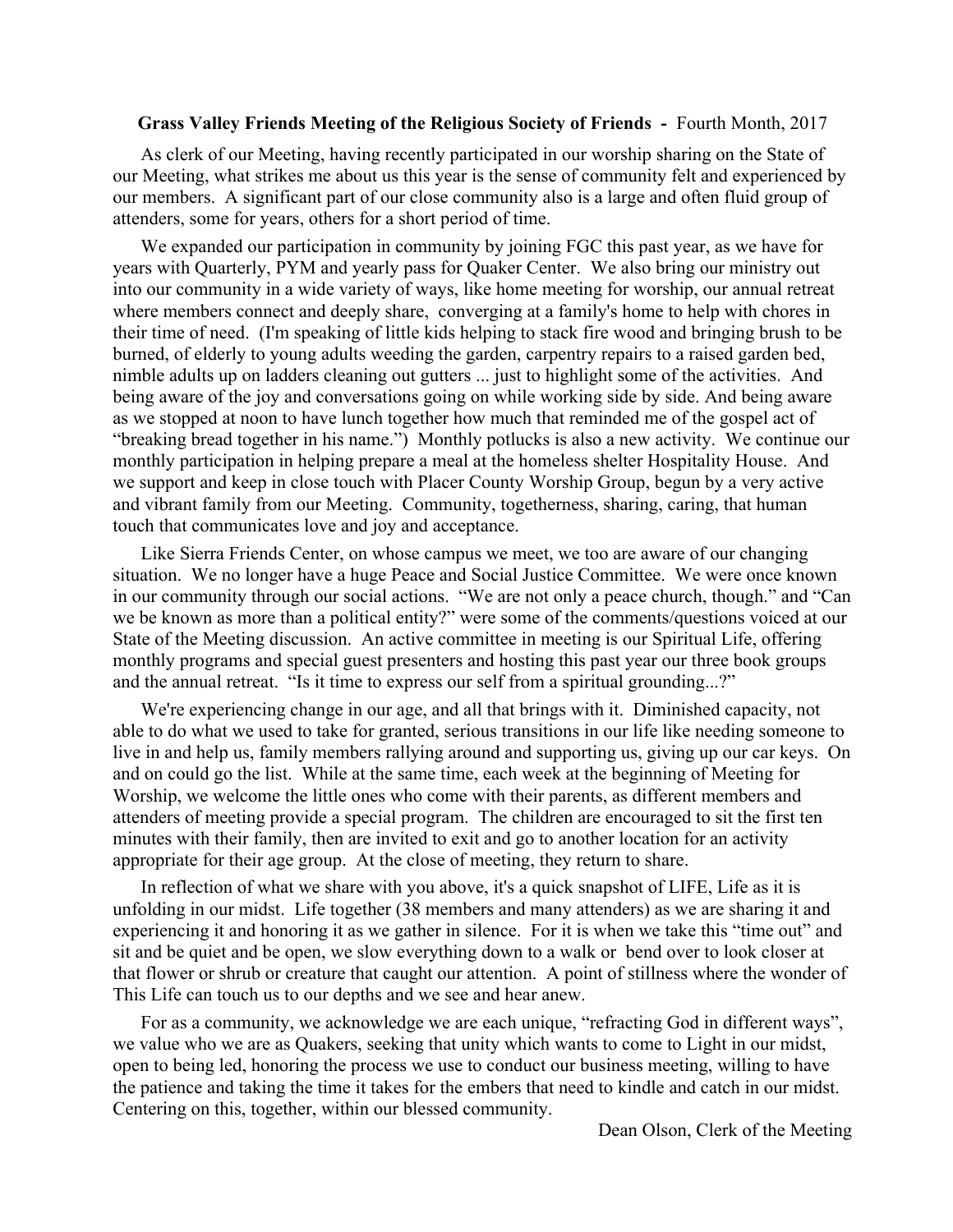#### **Humboldt Friends Meeting State of the Meeting February 2017**

Sometimes doubt and a sense of spiritual emptiness can lead to isolation but the renewal experienced in the Seekers Discussion Group, in fellowship, and in Friends' commitment to improving our world bring us back to the Meeting for Worship. Seasoned clerks, the reliable structure of committees, fellowship with kindred spirits and deepening spirituality are reasons cited why Friends keep returning. We recognize that there is consolation and desolation along our paths in life. In both cases, Friends are supported by worship, fellowship and work in the Meeting.

The Seekers Discussion Group before Meeting for Worship on First Day continues to be a source of connection and enlightenment for Friends as well as an enhancement to the Silent Worship that follows. When Silent Worship commences with a core group of Friends who have connected spiritually and collectively just prior to Meeting, a gathered sense is felt by many.

Topics at Seekers in 2016 included Names of God, Gratitude, Paradoxes, the Beatitudes, Forgiveness, the Transition Streets approach to right use of resources, and, finally, Love Thy Enemy, which was examined through "Theater for Dialogue," a performance approach to stimulating thought and discussion. In addition, two books were studied: Catherine Whitmire's Plain Living: A Quaker Approach to Simplicity, and Steve Smith's Eastern Light, Awakening to Presence in Zen, Quakerism and Christianity.

The Peace & Social Concerns Committee organized tabling at the North Country Fair on the Arcata Plaza for outreach and to raise awareness about the ballot proposition to abolish the death penalty. In addition, they provided outreach to the community by tabling at the Arts Alive evenings in Eureka Old Town. Peace & Social Concerns also provided issues for letter writing at rise of meeting monthly to encourage elected officials and others in support of issues at the heart of Quaker Testimonies. These efforts and events increased connection among us as we were sustained by Humboldt Friends Meeting.

Reaching out into the community brought new attenders and returning Friends to the Meeting for Worship, including a diversity of young and not-so-young adults. Our meeting is growing in both size and spirit. The latter in particular is aided by the periodic presence of children. Although small meetings have a special feeling, a spiritual critical mass is reached when all the chairs set out are filled. Friends express pleasure and gratitude when this happens.

The difficult election of 2016 brought dismay and grief but also a renewed sense of care for each other and a commitment to reaching out to others in the wider community with understanding and tolerance. The political situation may have contributed to the addition of new attenders as well.

In August, Friends both near and far went on retreat to a remote camp with cabins, kitchen and meeting areas as well as hiking and swimming options. The focus of vocal and silent worship for the weekend was "Practicing the Presence," adapted from materials from a five-day Quaker Center retreat held in the spring of 2016. Everyone pitched in to make the food preparation and healthful meals an enjoyable time together.

Deepening the spiritual and social life of the meeting through shared work, play, and worship carry us onward. We greet the new year with resolve and a sense of optimism for the continued growth and spiritual grounding of our Monthly Meeting.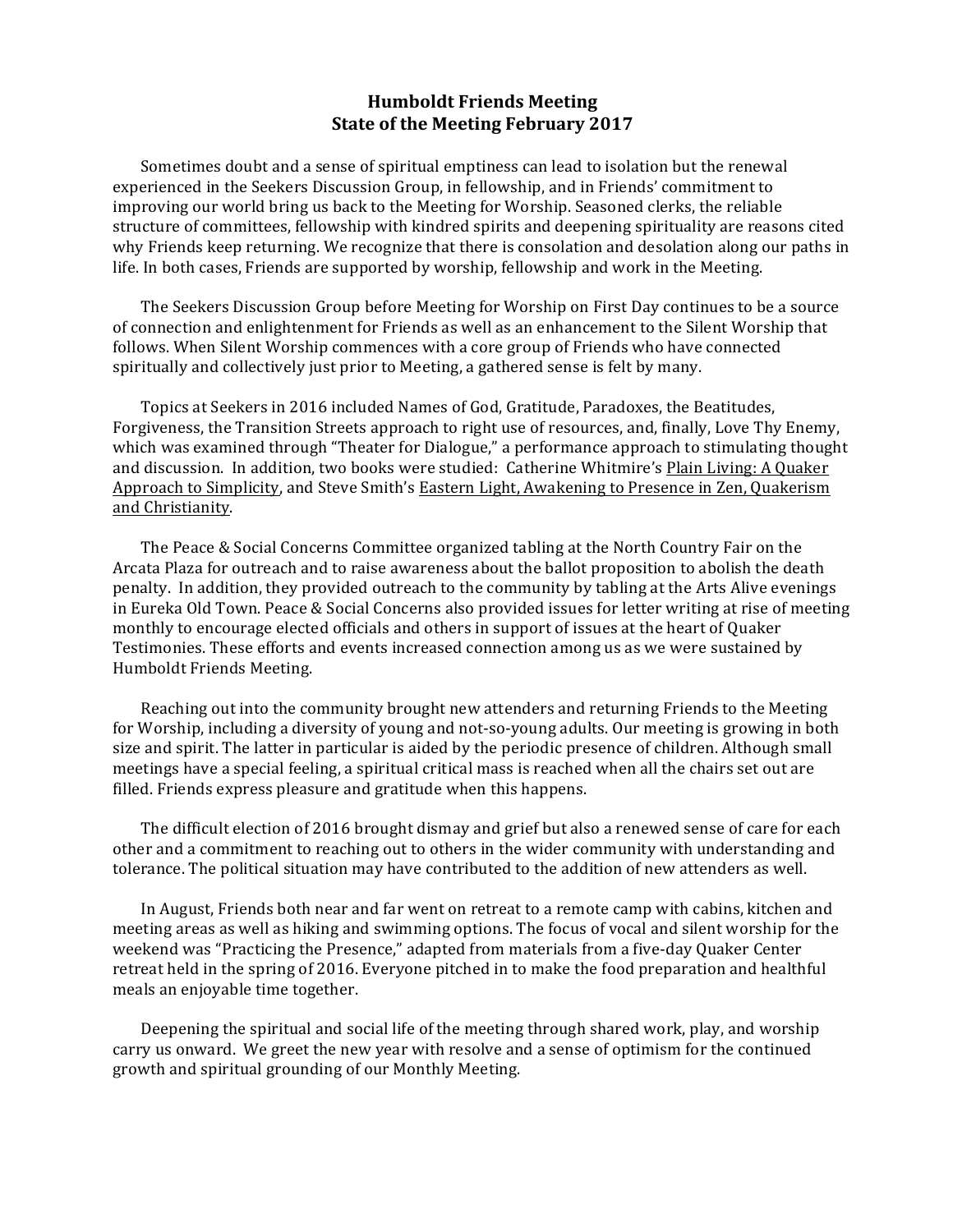#### **LIVE OAK FRIENDS MEETING (LOFM) APRIL 2017 STATE OF THE MEETING REPORT**

2017 marks Live Oak's 8th year as a Monthly Meeting. During these years, we have grown in the Spirit, deepening our worship together. We have tried to be faithful listeners, waiting to hear God's voice speaking through us.

Newcomers continue to find out about us, either by word of mouth, or through our Live Oak Meeting website on the Quaker Cloud. We regularly see more than 20 people who attend Meeting for Worship (twice monthly), and the religious education hour that precedes it.

In August 2016, Oasis Charter School in Salinas notified us that, because of scheduling needs for the new school year, we could no longer have our Meetings for Worship there. Since then we have been without a consistent Meeting space. We searched the Salinas, Marina, and Watsonville areas for churches, community centers, and libraries from which we might rent space. Some criteria we used included: location, appearance and condition of meeting buildings and grounds, cost of rental, access to public transit, accessibility for mobility impaired, and nearby parks/playgrounds for our children. We had to let some desirable sites go because the costs of rental and liability insurance exceeded the limitations of our modest annual budget. At present, we are working out final arrangements to meet regularly at Temple Beth El in Salinas. This is one of the religious communities that have allowed us to use their space for a trial period. Otherwise, we have been meeting in members' homes, as we did when we were still a worship group and then a preparatory meeting. We 've done our best to practice patience during this corporate journey, and await a way to open to us eventually.

We've also noticed increased numbers at our Business Meetings, held on the first Sunday of each month. Additionally, many in our small group continue to provide service and leadership through community organizations and committee work.

The Worship Group at Soledad State Prison remains under our care. Currently there are 7 to 8 Live Oak Friends who've worshipped and participated in worship sharing discussions, with 7 to 10 inmates, twice monthly. Two Monterey Peninsula Friends Meeting members, in their 80's and 90's; a Palo Alto Friend, and Bob and Kathy Runyan of Ben Lomond Quaker Center have also joined the group for worship occasionally. All involved have expressed their appreciation for the depth of connection with the Spirit and each other, and for the quality of the silence. We have also participated in several daytime retreats, which have included worship, Bible study, lessons on Quaker history, and singing.

One member did extensive work arranging to have in place a Friends support network in Belize City for a long–time attender of the group who, upon his release from prison in February, was awaiting deportation to his home country.

We've again purchased an annual Meeting Pass to Ben Lomond Quaker Center.

The pass allows one person from Live Oak Meeting to attend one of Quaker Center's weekend programs each month. We hope that, in this way, more Live Oak Friends will have the opportunity to experience the richness and beauty of Quaker Center. Two Live Oak members led a weekend workshop on Couples Enrichment at Quaker Center in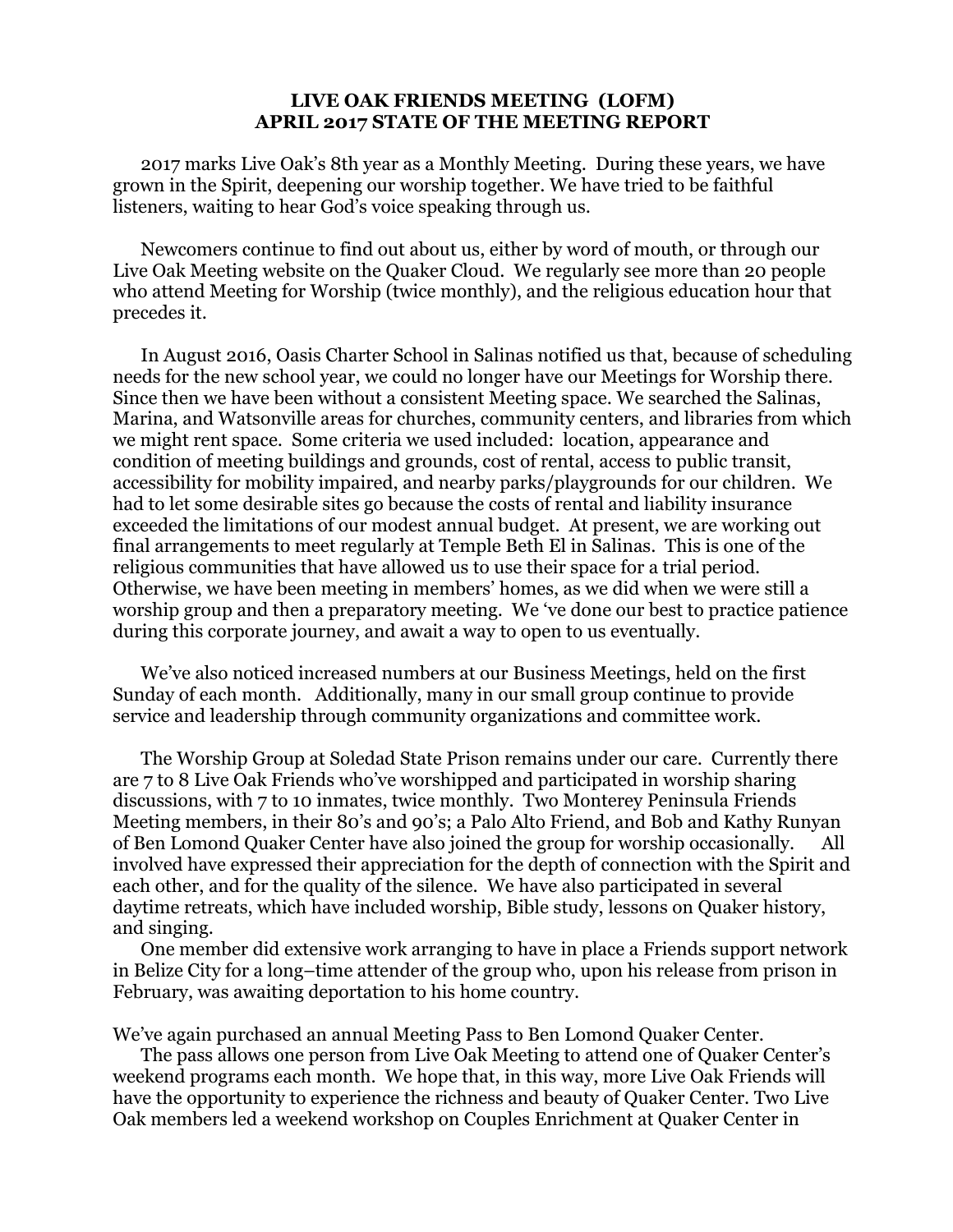January 2017, and another Live Oak couple will facilitate a Silent Retreat there in April. Three Live Oak members are now serving on the Ben Lomond Quaker Center Board: one as Co-Clerk, one as Recording Clerk, and one as Treasurer.

We remain aware of the need for in-reach as well as outreach. Our in-reach mostly takes the form of Meeting for Worship, monthly men's and women's groups, and a revitalized coordinated adult and children's religious education program. Our Religious Education Committee has encouraged many of us to present lessons and facilitate discussions. The sharing that occurs during First Day School enriches and deepens our communal experience of worship. During the past year we based our presentations on the Quaker Testimonies. They used examples from the early Friends of the 1600's, and also drew from the lives of contemporary Friends. Our Christmas lesson focused on the flight of the Holy Family as refugees from Bethlehem to Egypt, reading and discussing the book *Refuge* by Anne Booth. Friends found the story quite relevant to the current worldwide situation of millions forced to leave their homelands to escape persecution.

We continue to express our social concerns through ongoing activities such as providing a meal and music to homeless women once a month, and supporting those who are taking Alternatives to Violence into the community and local prisons. Some Live Oak members recently offered a basic AVP Training to members of Salinas' homeless community in the area around Soledad Street.

Our Meeting makes regular donations to local and international service organizations. With the generous donation of one member, we are providing a two-year scholarship for a student attending CSUMB (California State University Monterey Bay) focusing on the areas of peace studies and social justice. We are always mindful of having our outreach grow out of our inner life. We are grateful for the blessings our Meeting brings to our lives.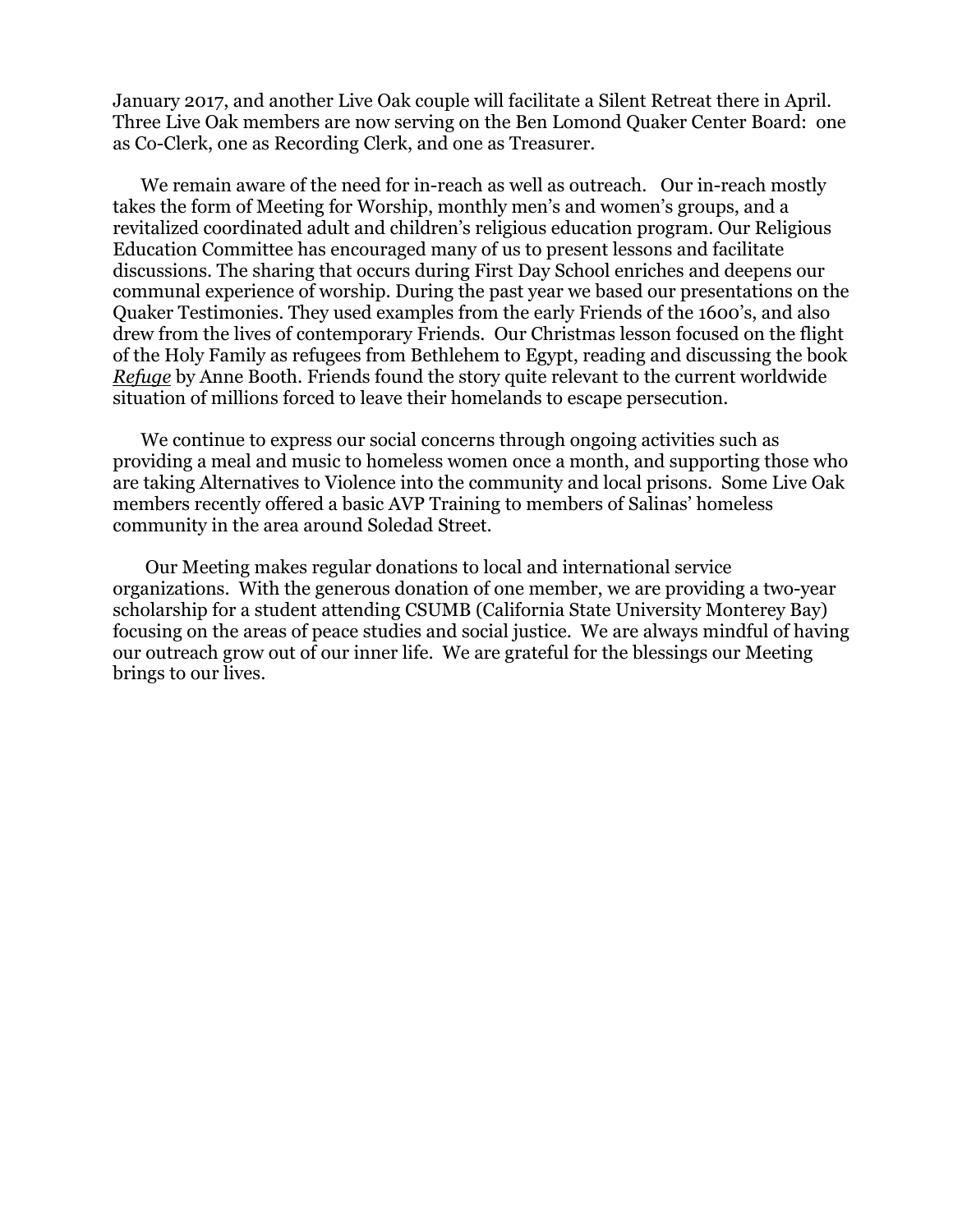# **Live Oak Friends Meeting State of the Meeting Hip Hop Epistle 2017**

From the mid 1980's on down to today We've gathered together 'round the Monterey Bay As a worship group first: South County by name By 20-04 a Preparative Meeting became In 20-09 t'was our time to grow up For the past 8 years we've continued to show up  $(hev)$ 

## We are the Live Oak Friends Meeting, Live Oak Friends Meeting At least 20 of us send you our greetings. We're small yet we're also growin' alive — And we want to ensure our Meeting will thrive.

Last August, post Worship, is when we all heard That the School's Director'd given us word That after seven years meeting there we'd have to go It came as a surprise to us-- how could we know?

So we began searching for a new place to meet All over the County, we took to the street And phoned some libraries and community centers 'Swell as churches and temples that might accept renters And meanwhile we offered our homes as a way We could worship every first and third Sunday

While we looked for a site that could feel so appealing Yet not so expensive that our budget'd go reeling. As of March this year our flock was still searchin' We hoped Way would open for a temple or church 'n T'would be reachable using public transportation Also close to a park – a place of recreation As of April it's still too early to tell, but we might have an agreement with Temple Beth El! We have families with kids now that we want to nurture. We want our Meeting to grow into the future (you see)

### We are the Live Oak Friends Meeting, Live Oak Friends Meeting Twenty to thirty of us send you our greetings. We're small yet we're also growin' alive - And we want to ensure our Meeting will thrive.

The Soledad Worship Group's still under our care A dozen inmates usually join with us there Our All ages religious ed. program's been documented This year the Friends Testimonies presented Lives of AVP workshop attenders we're enrichin'-- and we take dinner and music to Dorothy's Kitchen Our website on Quaker Cloud Network's well done -- We're Live Oak in SALINAS, not them in HOUSTON ('cause)

### We are the Live Oak Friends Meeting, Live Oak Friends Meeting More than thirty of us send you our greetings. We're small yet we're also growin' alive — And we want to ensure our Meeting will thrive.

Like the Elders at Balby in Friends' early days -- We look after our spiritual community in ways Such as vistin' the sick n' those going thru hard times – we know what that's like  $-$ - we've all been there sometimes We become peaceful while we humbly serve  $-$ - we stop hate n' racism  $-$  'cause all deserve (Dignity!)

# We are the Live Oak Friends Meeting, Live Oak Friends Meeting More and more of us send you our greetings. We're small yet we're also growin' alive — And we want to ensure our Meeting will thrive.

| uk<br>Ш |  |
|---------|--|
|---------|--|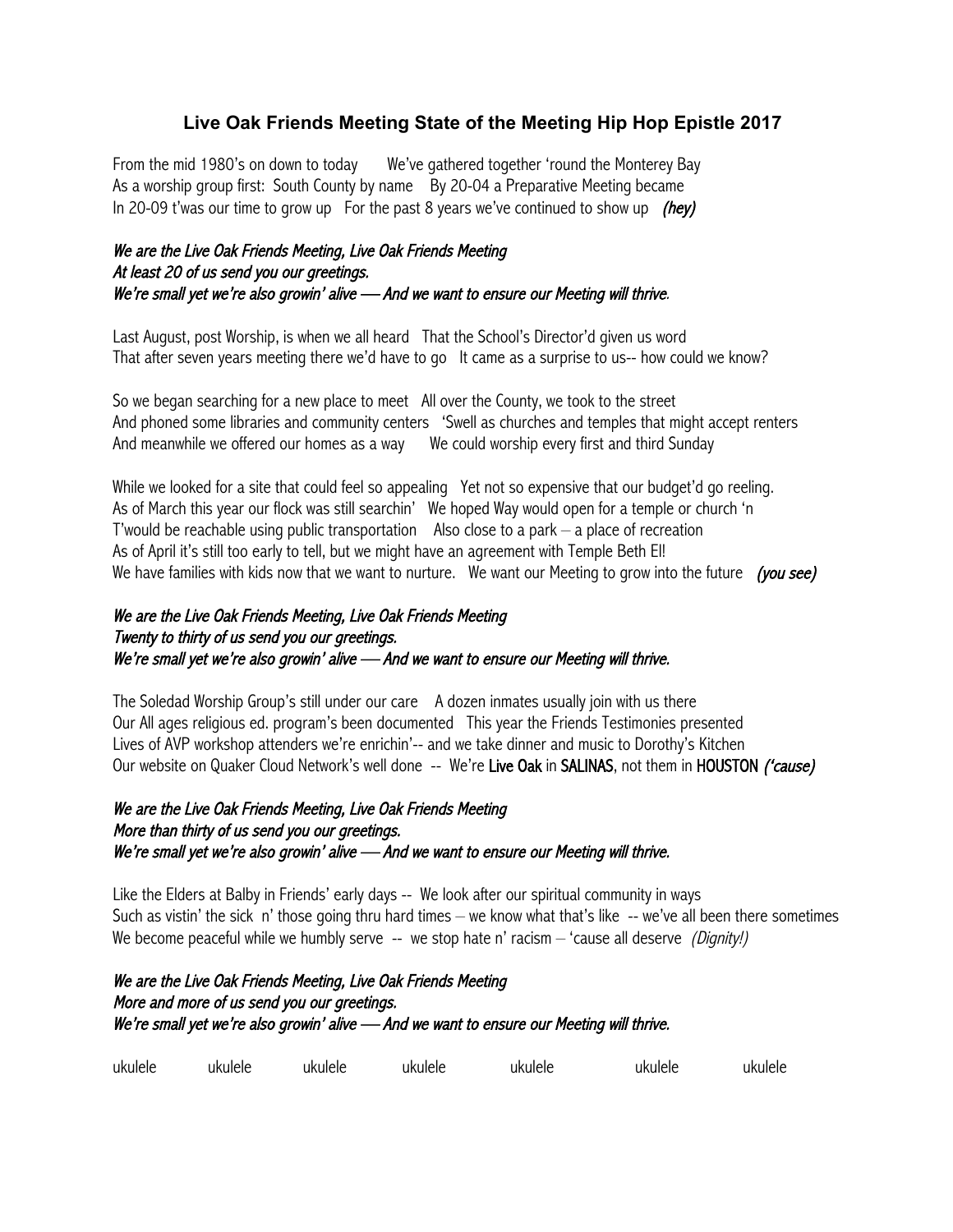### **Monterey Peninsula Friends Meeting State of the Meeting Report 2017**

Monterey Peninsula Friends Meeting (MPFM) is a small community of members, attenders, and visitors. We have seen an increase in attenders over the past year, with participants ranging in age from under a year old to the those in their nineties. Some have become regular or semi-regular attenders, enriching the Meeting with their participation in Business Meeting, at potlucks, and other Meeting-related activities. We have frequent visitors to Carmel's Carl Cherry Center, where we continue to hold our meetings for worship and monthly business meeting. Some newcomers are curious about Friends faith and/or are seeking a meditative environment to satisfy their spiritual needs. Others are Friends visiting from meetings in the USA and abroad.

We have sought to support members and attenders experiencing challenges--life changes, illness, personal loss, and other difficulties. The Meeting's Ministry and Counsel Committee ( $M & C$ ) meets monthly and addresses various needs of the members, attenders, and Meeting at large. M & C adapted a Live Oak Friends Meeting Final Arrangements' form which has been made available to the Meeting. Our newsletter, both in print and email, reaches those unable to attend Meeting.

We strive to make MPFM better known to others through the listings in the *Friends Journal* Directory and on the quaker.org and quakerfinder.org web pages. Our "montereyfriends.org" website is currently undergoing changes to the content material. Monthly potlucks, held in members' and attenders' homes, enable us to get to know each other better, share insights and reflections, and enjoy informal, relaxed fellowship. We join with the Live Oak Friends Meeting in December for the annual holiday potluck and singalong.

As individuals, we are active in a variety of community programs, organizations, and personal endeavors. We have joined with other allied nonprofit groups to cosponsor events that are local, national and international in scope, including the Hiroshima-Nagasaki Remembrance Day gathering held each August at Lovers' Point, Pacific Grove. The meeting also sends a representative to the meetings of Peace Coalition of Monterey County. By moving our savings to the Friends' Fiduciary Fund several years ago, we've been able to increase our outreach donations, making good use of the Fund's interest revenues. We are aware that, as Friends, our beliefs are not theoretical or static, but ones that translate into action--beliefs to inspire and guide us in our personal lives.

We greet this coming year, 2017, with hope and a sense of resilience, knowing that there will be times when our Quaker faith may be tested, our inner reserves called upon, and our reliance on/need for support from our Friends' community is given new meaning.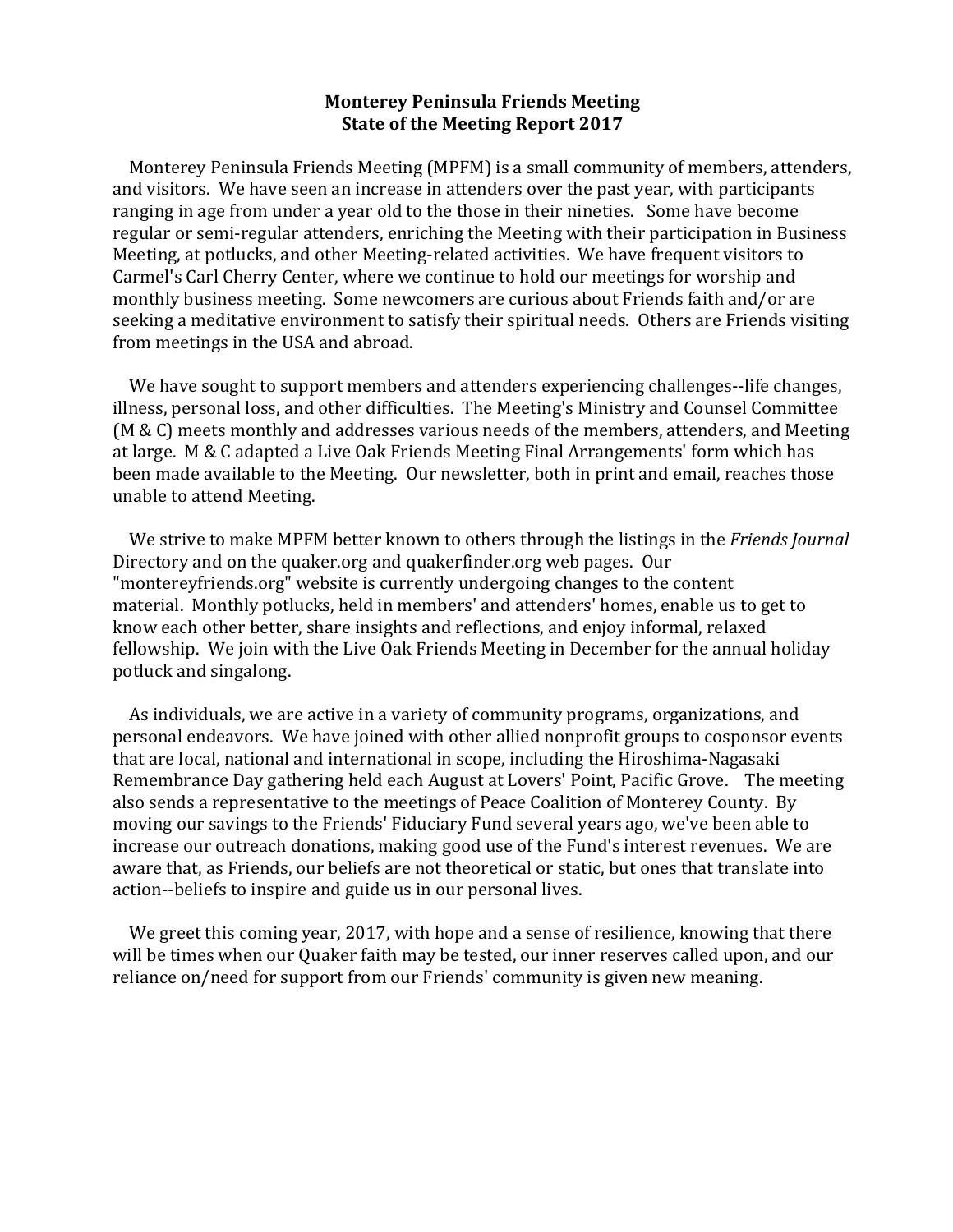#### Napa Friends Meeting, State of the Meeting Report 2016

 The Napa Meeting began as a Worship Group under Redwood Forest Meeting in the early 1980s and has been a Monthly Meeting since November 1991. We are located in Napa but draw Members and Attenders from several surrounding cities. This year we will change our name from Napa Sonoma Meeting to Napa Meeting. We are enriched by the variety of people who have found their way to us and then continue to come. As a small Meeting with only 4 official Members, we have worried at times that we might not survive. However the quality of our worship and fellowship points to good health! Including our Napa Members, we have about 15 loyal Attenders, some continuing to hold membership from more distant Meetings. We now even have two children, a source of joy and renewal.

Our Meeting, partly because of size, tries to be judicious about our involvement in our local community and the wider world community. We donate to and are very grateful to our site host, "Voices", which provides many services in keeping with Quaker values. Napa Meeting activities include attendance and participation in community efforts for social justice and earth stewardship. (Examples are the Martin Luther King observance and the Healing Walk for Napa Valley.) We continue to help in sponsoring regular peace vigils in Napa. We seek to be a part of the wider Quaker fellowship, including Quarterly and Yearly. We hope that participation can grow in the future. We were grateful to be able to again send two of our seasoned Friends to the Quaker Consultation this year. Thanks to the two Consultation weekends, we are now moving forward with fresh ideas and inspiration. One exciting development is our ongoing construction of a new website, thanks to the Quaker Cloud.

In addition to our monthly Meeting for Business, we also schedule a variety of monthly after-Meeting sessions which we call Third Sunday. We all look forward to quarterly Gatherings, each shepherded by a different person. This includes good food and fellowship, singing, and creative group projects. We have appreciated a number of visitations from local and more far-flung Meetings. When some of us travel in this country and abroad we try to visit other Meetings. Visits as well as phone and email contacts are helping us feel supported as part of a larger network.

This year we are continuing a process of "leadership" change. Our hope is that all who come regularly to our Meeting find a role in the life and work of the Meeting. At times this means subdividing a clerkship or task. The result, we feel, has been a more participatory Meeting which celebrates the strengths of each person.

At a time when many of us are not proud of our federal government's new direction, we are always proud of Quaker values and the Quaker imperative toward civic action.

Respectfully submitted,

Katharine Mawer, Paulette Litz Co Clerks of the Napa Monthly Meeting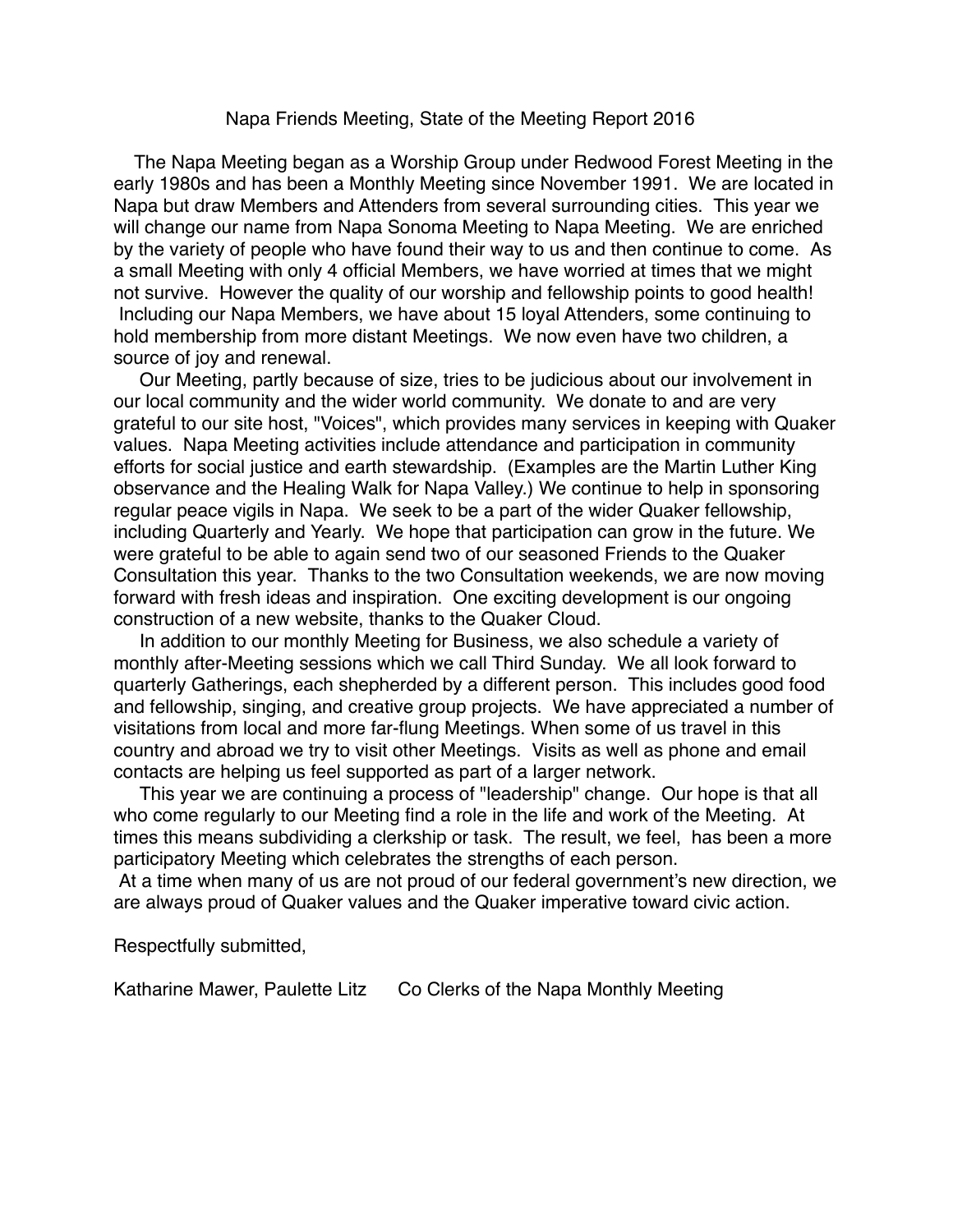### **PALO ALTO FRIENDS MEETING State of the Meeting report 2016-2017**

About this time last year, Palo Alto Meeting was deeply engaged in deciding whether we were led to radically change our committee structure. It had become clear that the existing system was unsustainable: we did not have enough people to fill the necessary committee positions. The effort of coming to unity on this structural change encouraged us to think deeply about what Meeting means to us and what we want it to be. During our discernment, we engaged each other respectfully and tenderly and found we came to know each other better. We began by asking ourselves some difficult questions – queries that continue to be re-asked in one form or another:

- What are the essential things that make Palo Alto Meeting important for my spiritual life?
- What qualities make for a vital, caring, spiritual place to worship and a community that I connect with?
- What makes the Quaker practice of Palo Alto Meeting evident to newcomers and the wider community?

We eventually made the decision to change, and both the process and the result have enriched our Meeting. We now have only 7 committees: Ministry and Counsel, Meeting Life, Religious Education, Property & Finance, Work in the World, Communications & Records and Nominating. Under their care we have Working Groups, each with a particular focus on a short or long-term task. We also created a temporary Transitions Committee to have a greater overview of how the new structure is developing and working. To be clear, the workload is not smaller and it may be that some things have fallen through the proverbial cracks, but the necessary work can be done by fewer people and we are each learning to step forward instead of asking a committee to do something for us. We are learning again that Quakerism is not a spectator sport.

What qualities make for vital, caring, and spiritual worship?" Some wish for more silent meetings, others hope for fewer secular and more deep faith-based messages, and others experience worship as deeply spiritual. Partisan opinions are rarely expressed directly in worship; our ministry often addresses our deep concerns for the welfare of the world in terms of our Quaker values.

Our recent spring gathering at Ben Lomond Quaker Center provided a chance to try our new structure. Our annual topic-based retreats have been steadily declining in attendance and in 2016 we felt we had to lay it down But one member felt a strong calling to keep it going. She researched successful different retreat models, gathered a working group and continually encouraged us to attend, through announcements, reports, and individual invitations. We gathered to simply enjoy each other's company, and left refreshed. Our new structure helped facilitate her leading and provided all of us with a gift of greater fellowship. It is a model we can use again.

The work we did together to achieve our structural changes led us to want extended time together to consider topics of concern more deeply. A threshing session regarding the future of our 50- year-old Harvest Festival, which raises funds for the Friends Committee on Legislation of California, brought out both concerns about its sustainability and ideas that might make it more vital in coming years. A one-day retreat gave Friends a chance to share their experiences, concerns, and hopes about our new committee structure. We recently held an afternoon conversation about how we as individual Friends and as a corporate body are experiencing the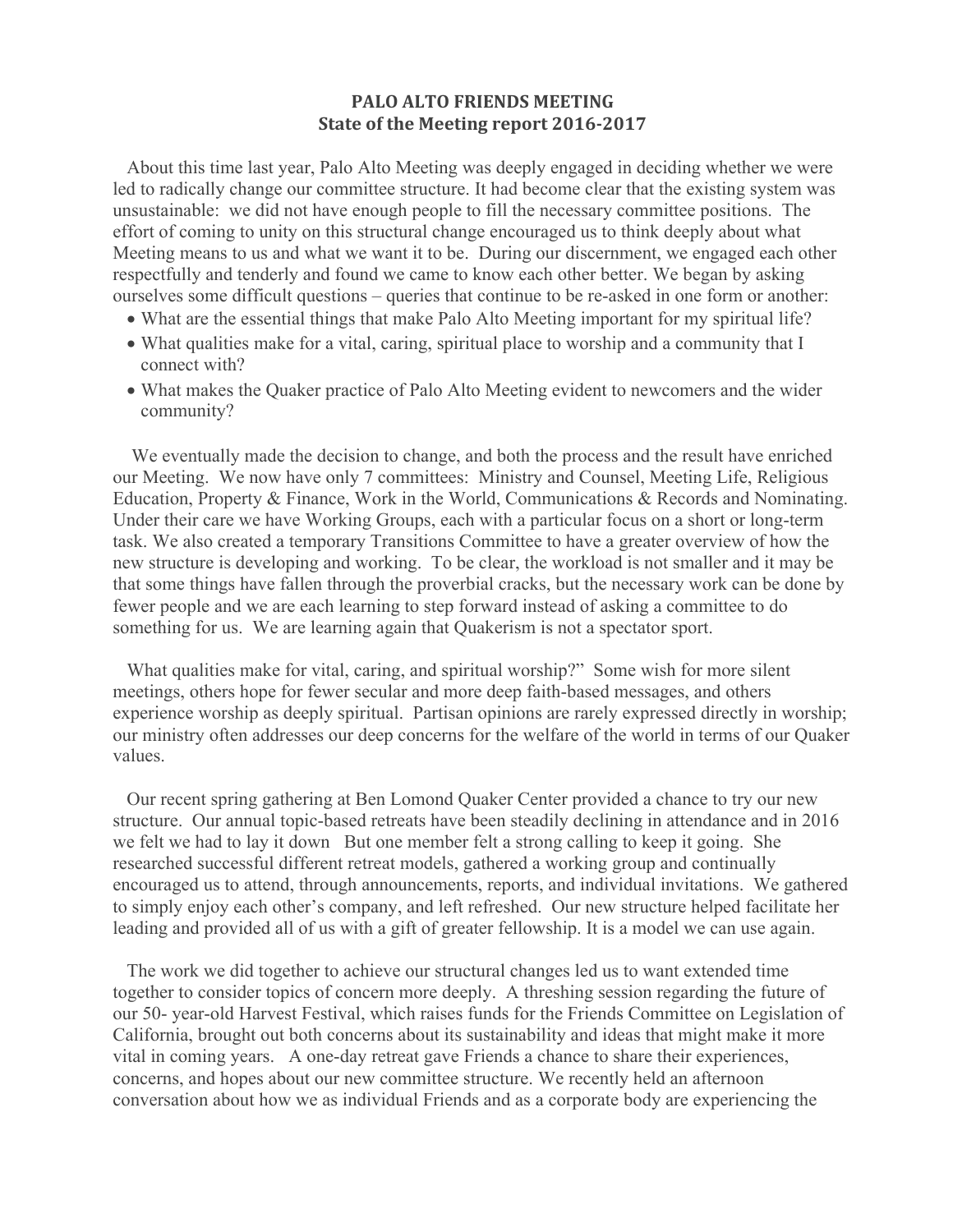changes in our nation. All have brought us closer together, despite the distances between our homes and the distracting pace of our lives.

In 2016 we were blessed with 5 new members. We feel great joy that they have chosen to commit themselves to PAFM and to our community. At a recent potluck to welcome them, the organizing Friends worked with our First Day School to develop a "get-to-know" activity which was enjoyed by all.

Our First Day School continues to be a strong program that is faced with the familiar challenge of competing activities that affect regular attendance by its members. Our teen group is active, but shrinking as our young people graduate and become more involved in school activities. Recently, a number of families with babies and preschoolers have come and we are striving to welcome them with open arms; consistent childcare is an expense that is never questioned.

The changes we see in our country are leading some Friends to call for Meeting to be more active in world affairs. The pace of change often seems to call for quick action, yet we want to be certain our work flows from love and compassion, not partisanship and that it adheres to the Quaker process of group discernment. In response, a working group on civic engagement is arising in conjunction with Friends from San Jose Meeting. Friends express urgency about different issues, but feel a common desire to protect our vulnerable communities, speak truth to power, and make Quaker values known outside our own communities. Under the guidance of Ministry and Counsel we have held public meetings for worship in Palo Alto and have invited those from other faiths, the wider community and passersby to join our circle. We plan to continue these on a regular basis, perhaps in different nearby cities.

Just as we considered laying down our retreat, many felt the 50<sup>th</sup> anniversary of the Harvest Festival was its "last hurrah". Changes made during that event and information from the threshing session are leading another working group to continue to plan for the  $51<sup>st</sup>$ . Community members who were drawn in by last year's Steering Committee are now participating in the working group and the group has recognized the need to continue to lessen the burden of work needed to stage the event. We wait to see what comes forth.

We continue to hear expressions of concerns about the future of our Meeting such as:

- While our Meeting has a steady flow of newcomers, most don't return. How can we encourage them to come back? How can we better express on a consistent basis the Quaker messages of compassion, healing, hope and community so our Meeting and our faith will continue to grow?
- Our Meeting seems less successful in supporting individual spiritual journeys than some other meetings. How can one individual's spiritual seeking be melded into our community's journey?
- Our Meeting lacks cultural, ethnic, racial and age diversity; the latter is particularly worrying, in that most members are over 50 years of age. What can we do?

We continue to strive towards becoming a community of Faithful Friends who seek to be led by spirit and who feel deep connections with each other. Like Friends everywhere, we find this is not as easy as we would like, but our work over the past two years has deepened our commitment to continuing that work.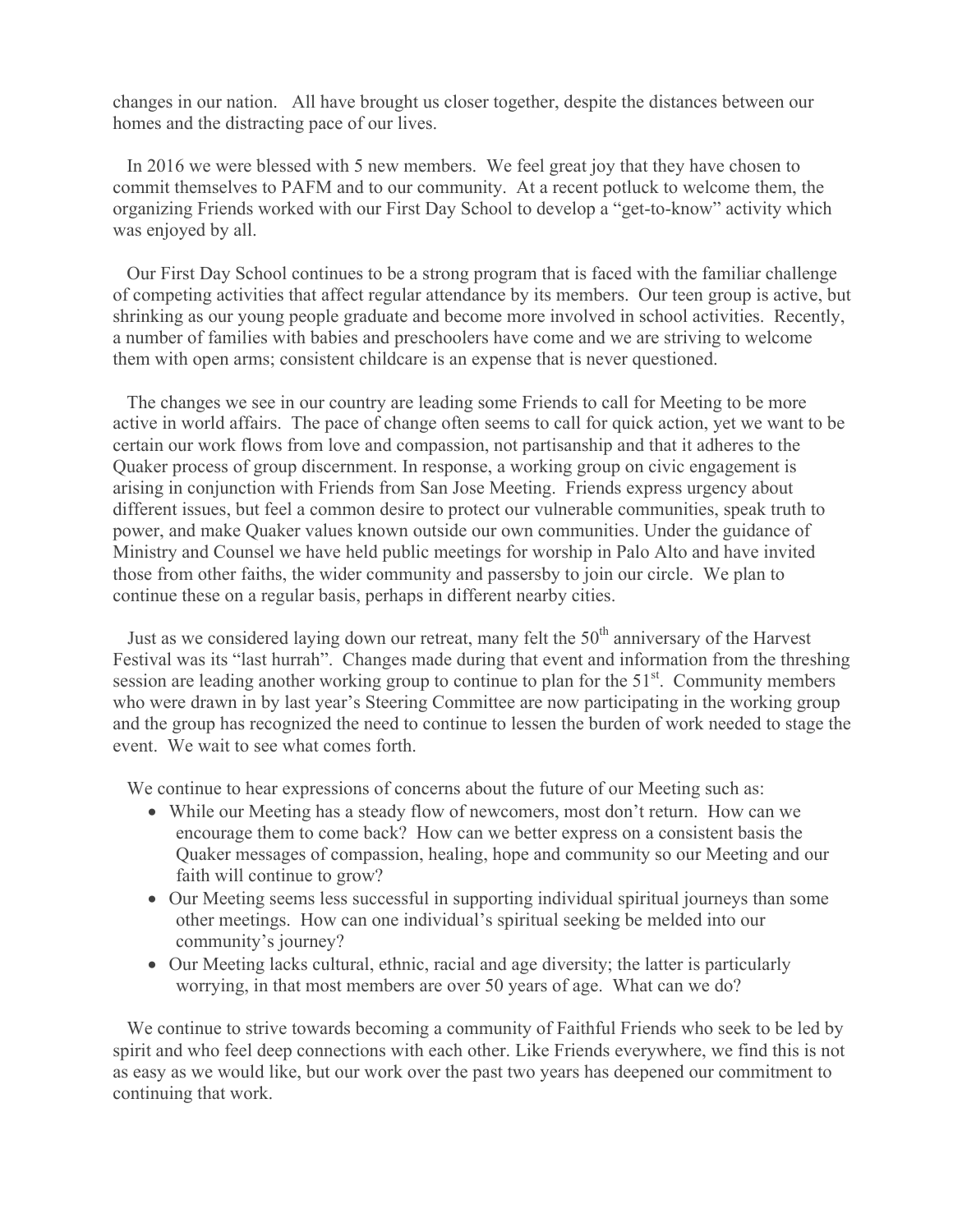#### **Redding Friends Meeting Spring 2017 State of the Meeting Report**

We continue as a small and active Meeting. Our youngest member turned 64 this year. Aging and health have become increasingly restricting. One Friend resides in an assisted living facility. He remains connected to our Meeting through our monthly mid-week meeting where he lives. Another Friend is considering a move out-of-state to live near family. An active couple in the Meeting plans to travel abroad for about one-half of 2018. We are not ready to lay down our Meeting but need to look at plans to scale back, at least for awhile.

Even with our small numbers, we have been activists. We support formerly homeless families living in a transitional housing program called Faithworks. We held a "Meet the Quakers" event for members of the First United Methodist Church, which hosts our Meeting. For this event, we found it informative to present select videos from the Quaker Speak series. We have also been invited to put on another "Meet the Quakers" presentation for the Episcopal Church. We continue to be involved with our community's Interfaith Forum. Some Friends participated in the Women's March held earlier this year. One member worked with the Methodists on prison reform. This committee showed a TED talk by Bryan Stevenson, led a Just Mercy book group, and presented the documentary 13th community at-large. Members are involved with the Martin Luther King Center and with a neighborhood association to reach out to City Hall. Some of us serve on local program boards; one serving people with disabilities and another serving at-risk, first time mothers.

We enjoy our Meeting family. We help and encourage each other. We continue our monthly tradition of Dinner Among Friends along with our annual retreat. Several of us attended Chico Meeting and felt uplifted by this experience. Three of us attended fall Quarterly at Sierra Friends Center, where one member continues his service on the board.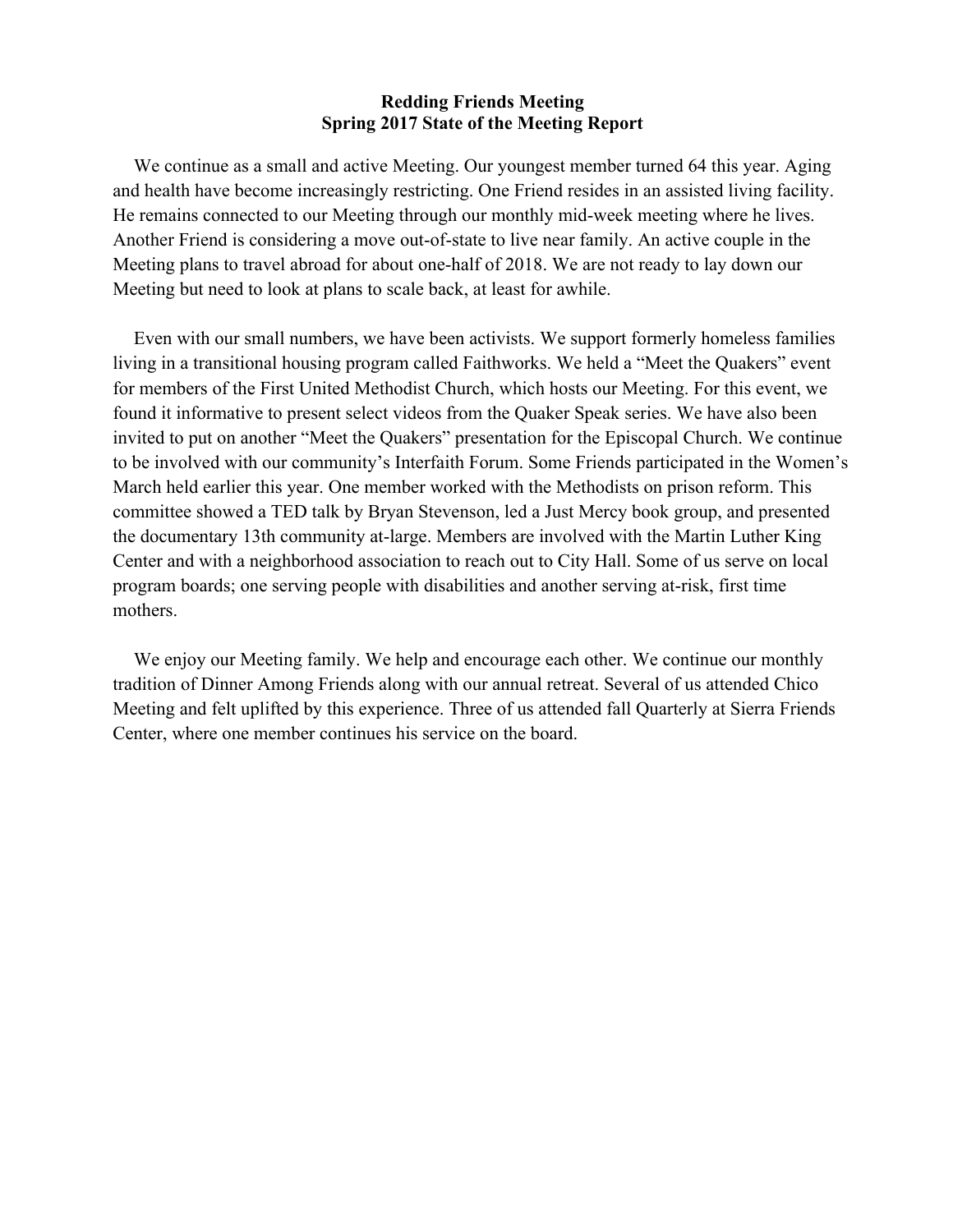#### **Redwood Forest Friends Meeting State of the Meeting Report, 2015 and 2016**

In 2014, according to our last State of the Meeting Report, Redwood Forest Friends Meeting had "planted a variety of seeds that sprouted buds": seeds of "deepening our relationship with the Divine and to enrich our connections with each other". 2017 finds us stunned and sorrowing as a Meeting at the state of the world, more than celebrating continued growth due to careful tending. Our energy flags, yet we are called and compelled to resist the complacency, separation, fear and cruelty in ourselves, our Meeting and the world.

The political situation has served as a mirror for our shadow sides. Our individual efforts are not enough; it is difficult to even see, much less address our unconscious biases. The inequality, polarization and exclusion in our larger community and world are heart-breaking. The bright spots and successes addressing them have come through cooperating with groups in community, joining in common efforts to find ways to welcome the stranger, refugee, disenfranchised and poor in spirit among us.

A Homeless Interest Group coalesced when we were approached in the fall of 2015 to prayerfully consider providing a home on our Meeting grounds for a local homeless encampment. After gathering input from neighbors, the county, and all our committees we discerned we did not have unity to provide this. There was joy and aliveness in the months-long effort to unite in this corporate action as a Meeting, for we do not often address such momentous corporate leadings, and though we did not regret our discernment or decision, we felt disappointed that we did not find unity to proceed. More recently, an attender has asked for support for a Tiny Home Village she and other groups are launching as one way to address the acute affordable housing shortage.

Some among us have joined a de-militarization of our police effort through the Community for Oversight of Law Enforcement (COLE). Cooperating with an Interfaith Group on Immigrant Rights, we created a Sub Committee on Refugee Children. We have continued to serve as members of the North Bay Organizing Project, AVP, and the Interfaith Council of Sonoma County in its efforts to counter Islamophobia. We are maintaining our crucial and effective ministries in Guatemala and Bolivia. All these efforts rely on energy beyond our Meeting alone.

A new attender asked of our community, "Where is the joy?" Another left after months of attending because she felt we were neither a friendly nor open system. We have more to learn about welcoming the newcomer and creating inclusive and transparent community for all of us. Providing a deeper spiritual communion which inspires and transforms each person and builds the beloved community is our aim. We yearn for these places where we miss the mark to become visible and ourselves empowered by Spirit to change. We pray for divine help, and God is listening, for some have been moved to tears by the depth and beauty of the silence found in worship, and our Meeting ministry has begun to reflect a glimmer of new life and Light. Our Care Committee lovingly reaches out to those among us who ask for help with the daily needs of living; our Men's and Women's Groups, small spiritual deepening groups and the new Working Group on Racism are places we share our vulnerabilities.

As spring 2017 has come to Sonoma County, we rejoice in the maturation of our courtyard's plantings, creating a serene, sacred space. Maturation takes time. Nature guides us. We are focusing on another bright shaft of Light in our midst: a growing number of young "sprouts", i.e. joyous children. We have recently formed a new standing committee of Religious Education for all ages.

We are awakening as a Meeting to the need to trust in God to lead us away from this culture of separation and individualism, and to ask for help. Accepting God's love, together we can find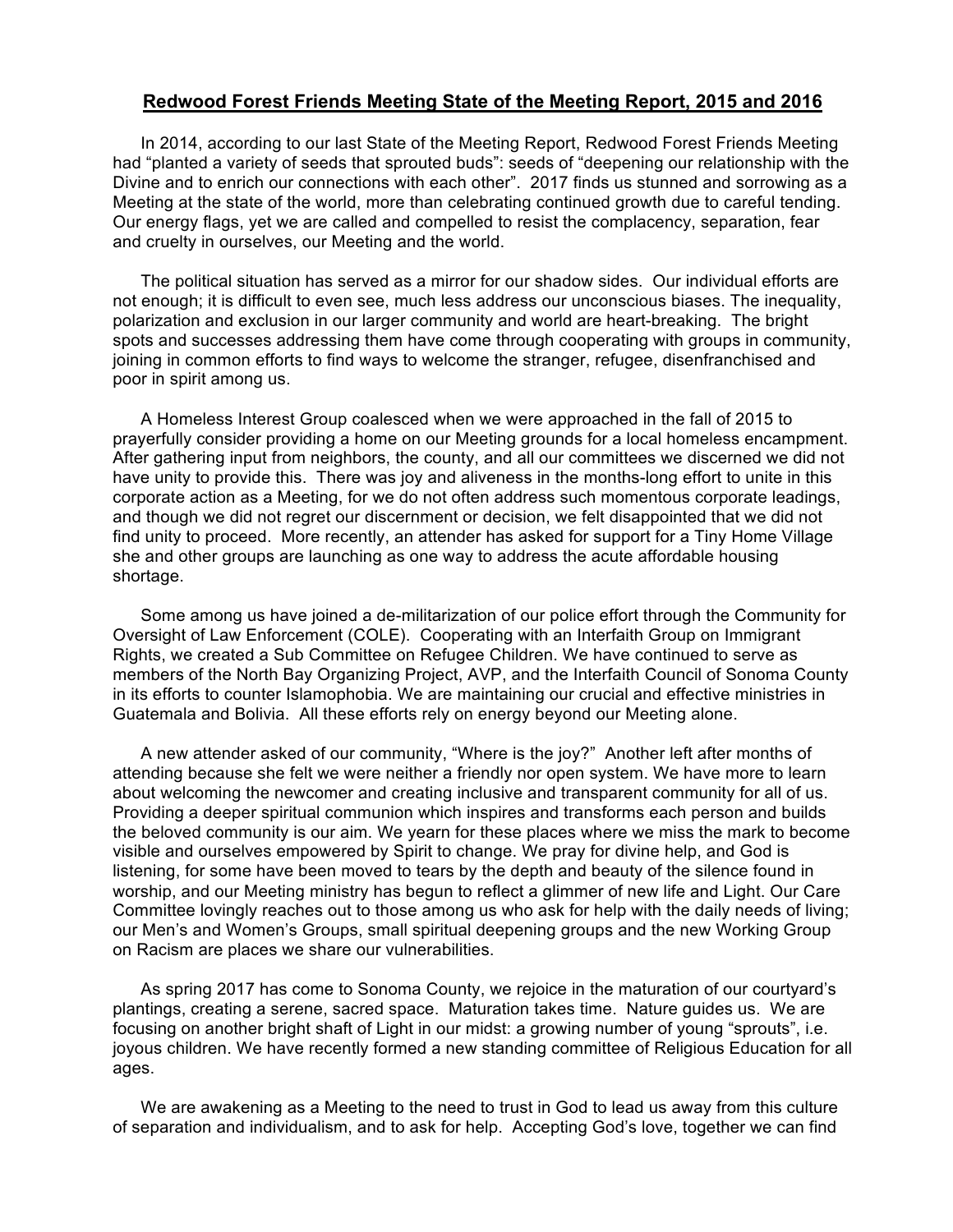ways of transcending opposites by uniting in blessed community. We envision a time—we hope it's soon—when we can describe our state of the Meeting once again by joining voices: "Since love is lord of heaven and earth, how can I keep from singing?"\*

\*From "How Can I Keep from Singing?" a well loved Quaker hymn.

\* \* \* \* \*

Under our care are three worship groups. Here's a note from them to add to our Report:

#### Friends House Worship Group State of the Meeting

At Friends House, about 25 gather every Sunday, half a dozen of whom do not live at Friends House. While the lack of committee responsibilities is welcome to most participants, some wonder if a lack of depth in relationships and ministry is one result. There is very little interface with monthly, quarterly or yearly meetings.

Lake County Worship Group has 6-8 attenders, we meet 3 times a month in attenders' homes and one time a month online and hold with a strong sense of connection to the regional meetings*.*

#### Ukiah Worship Group

We are a stable group of 10, a combination of seasoned Friends and those new to Quakerism, meeting each Sunday at the Plowshares Peace and Justice Center. Every couple of months we prepare and serve lunch to our large local homeless population. We value our connections to RFFM and the wider world of Quakerism. In the summer of 2015 we enjoyed a day long workshop with Kathy and Bob Runyan from Quaker Center. Recently, four of us drove down to attend FCNL's Executive Director Diane Randall's talk at Friends House in Santa Rosa. We welcome visitors.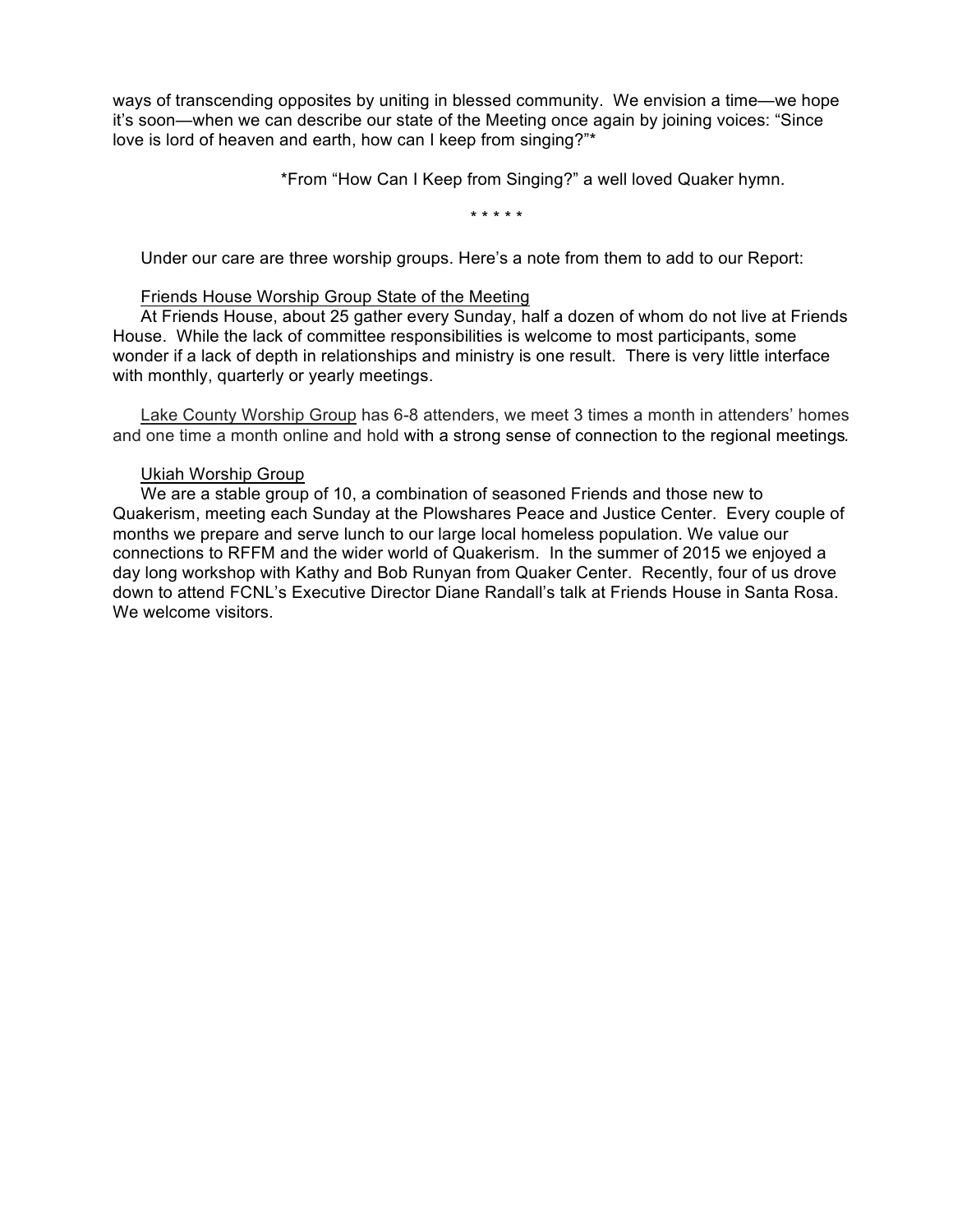#### **Reno Friends Meeting: State of the Meeting 2016**

Reno Friends Meeting had a broadly positive year. We are in good financial health with a growing number of families contributing in various ways. We offer Northern Nevada a weekly silent worship in a well-maintained Meeting House. We hosted adult education classes, discussion groups and social events throughout the year. We are grateful for the steady stream of interested newcomers, who are welcomed and valued.

We sit in silence every First Day, aiming to be led by the Spirit in meaningful worship. We strive to take the peace, equanimity and light we experience in Meeting for Worship into our daily life, sharing it with those around us. We feel love and gratitude for each other and our Monthly Meeting. We encourage vocal ministry and accept that there is no "right" way to share. We appreciate all mindful and meaningful messages.

We aim for a sense of the Meeting when gathered for business matters and have encountered few controversial issues this year – hence Quaker process in this area has not been tested. We are sometimes challenged with keeping continuity and rhythm. Our Meeting includes members who travel often and/or have multiple homes and/or care for family members outside of Northern Nevada. This leads to less than robust and regular attendance but we are learning how to delegate tasks and support member engagement even when absent from Reno.

The Meeting attempted to clarify and update some policies, including use of the Meeting House by outside groups and better practices for responding to charitable requests. These efforts are important, and bring transparency and clear process, fostering a more equitable community. We need to improve and better organize systems around communication, archiving, agenda-setting and minutes.

This year's activities included: a Quaker 101 class of ten sessions to broaden our spiritual experience and education; a series on prayer; monthly potlucks, some with speakers from local non-profits; and a winter holiday collaboration with a local non-profit that works with the homeless population in Reno. There is renewed interest in the Meeting to take our principles into the community and increase our social action initiatives. The Meeting continued its substantial financial support for the Nevada Alternatives to Violence Project and hosted one of their training workshops. It also provided a meeting place for the Adult Children of Alcoholics, The Art of Living, and Amnesty International.

More members and attenders struggled with health and personal issues this year. We were better able to help meet their spiritual and practical needs by engaging more members in activities. We reached out to our centenarian neighbor, visited a member in a rehabilitation center and opened our doors to a member to celebrate her  $90<sup>th</sup>$  birthday with family and Friends/friends. We recognize that we have increasing elder-care issues, and are learning to address them.

Our membership increased by one this year, with a transfer of membership from the Monteverde Monthly Meeting, Costa Rica, bringing our total to fourteen. One of our members is sojourning to Inland Valley Monthly Meeting. Most of our members are active, and we continue to grow and strengthen. Attender ranks have grown considerably in the past two years, with several committed newcomers and many others who drop in regularly. Our efforts to improve the website, do more personal outreach to newcomers, and hold classes on Quaker principles (as a follow-up to our 2015 Quaker Centering workshop) encouraged more attendance. We enjoy the fresh perspective newcomers bring. Our leadership continues to be strong, and increasingly includes the sharing of tasks and wide-spread support.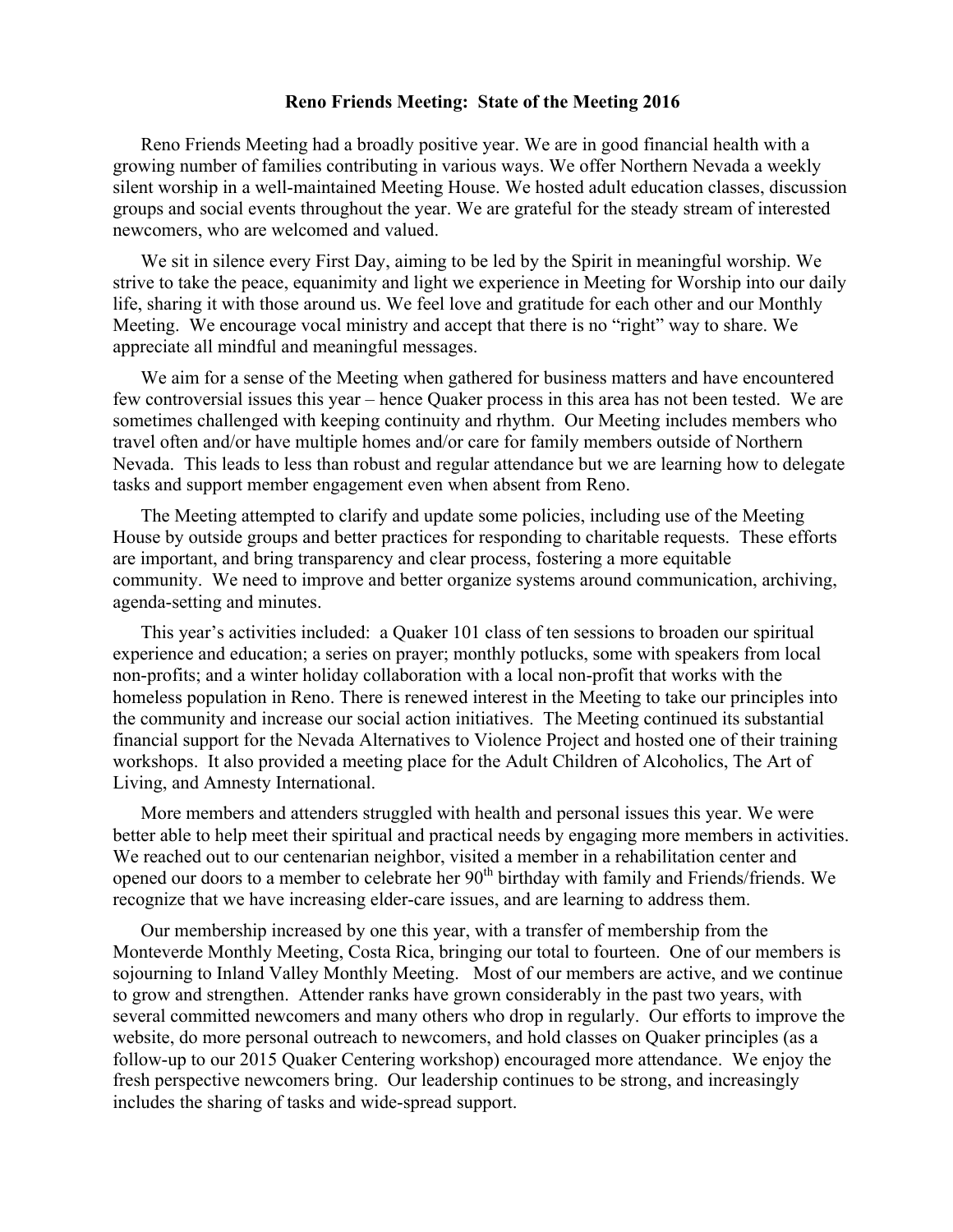Our budget is strong and stable, and we are grateful that the number of families contributing to the Meeting nearly doubled. Financial contributions are an affirmation of the commitment demonstrated by some of our newer attenders. Our Meeting House is well-maintained by a dedicated team overseeing its needs. Many of us help on cleanup days and special projects.

We have a general sense of rootedness and feel the presence of those who have come before us. Many Friends have worked hard over the years to establish the Reno Friends Meeting, purchase and renovate our Meeting House and provide a spiritual home. Our deep-rooted apple tree calls Friends to collect from her bounty. For all of this, we are most grateful.

Gina Russo, Oversight & Ministry

Wendy Swallow, Meeting Clerk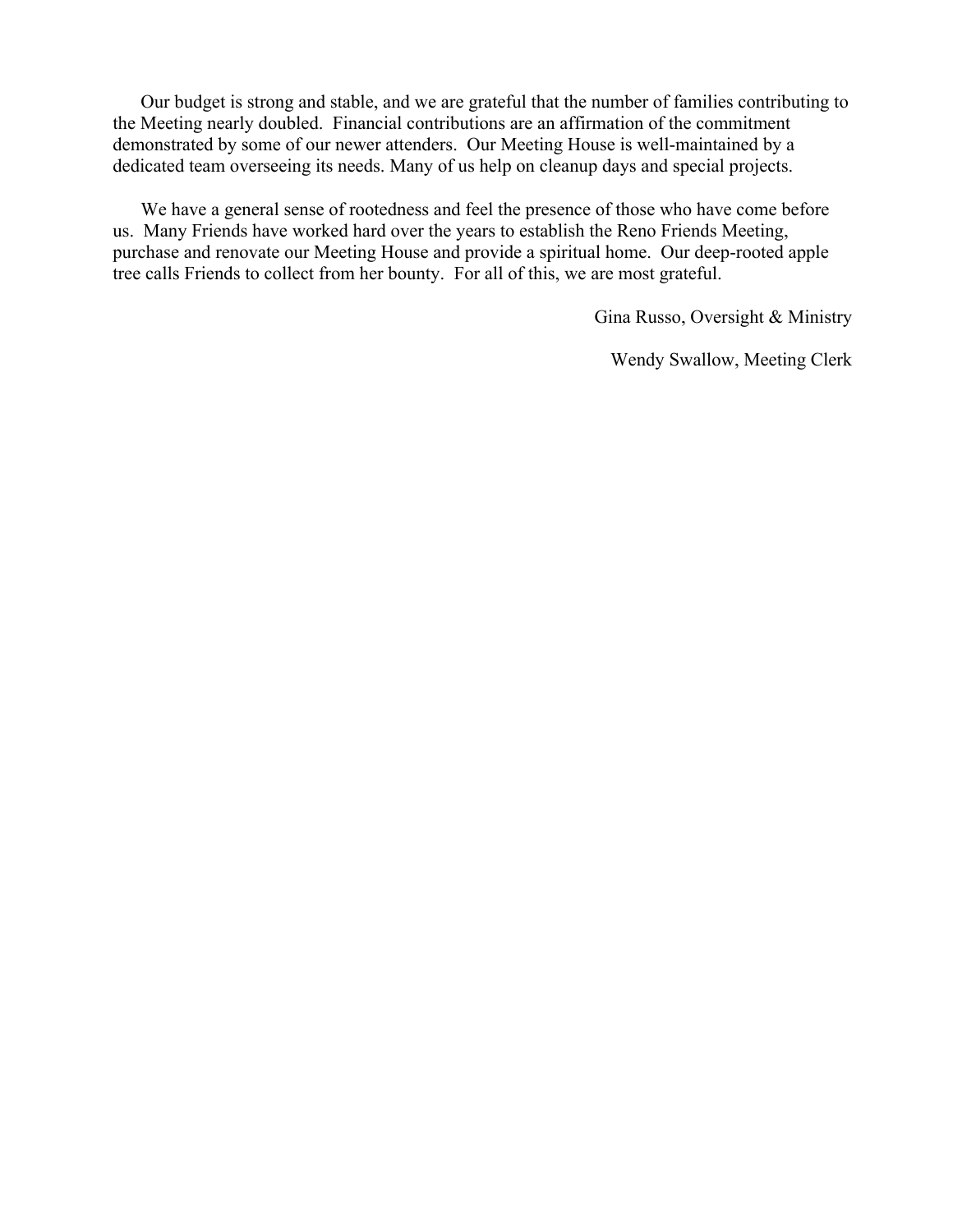#### Sacramento Friends Meeting State of the Meeting report for 2017

We come together as a community of faithful Friends to worship, work and tend to each other as needed. We find that retreats bring us together as a community. We also enjoy the fellowship that Friendly Eights potlucks provide. Our Oversight Committee helps us with mutual care and support. First Day School is a strong priority and when the children come in to worship it feels like a sparkling warm spirit. We take joy in the children's progress and growth over the years. Our youth group presented us with a talent night and their group continues to meet monthly. Our Website and Facebook presences have been improved and are attracting new attenders. We have a faithful and busy Building and Grounds Committee that has kept our meetinghouse and grounds beautifully.

In order that we may all participate and be informed email broadcasts are sent out to everyone as needed. We have an excellent monthly newsletter that goes out to our members and attenders, newcomers, and other Monthly Meetings. One of our members does book reviews for the newsletter. Many in our Meeting have attended workshops at Quaker Center, Pendle Hill online classes, Pacific Yearly Meeting annual session and College Park Quarterly Meeting. Our active Worship and Ministry Committee has provided programs that have fostered our spiritual growth. We have welcomed four new members, including one transferring.

We have several active interest groups under the care of the Peace and Social Concerns Committee: alternatives to violence, eco-spirituality, African student scholarships, ending human trafficking, prisoner packages, and undocumented student scholarships. The Peace and Social Concerns Committee gives financial support to East Bay Sanctuary Covenant to provide legal assistance for Unaccompanied Minors.

Outside of Meeting we support individuals in their involvement in peace and social concerns. We are educated by what these individuals are doing when they bring back their reports. We support our local Homeless program Loaves and Fishes with Christmas stockings and we continue with our longtime Christmas Prisoner Package Program.

As we try to live in the Light, we are able to see areas that need our attention. We'd like more publicity for our events. Do we have enough opportunity to reflect on what it means to be a Quaker in our world? How do we provide education on what it means to be a Quaker for our newcomers? We feel a need for like-minded groups to rent our building; this was one of our goals when we opened the Meetinghouse. We would like more members and attenders to come to Family Night. There are concerns that we are not exercised enough about climate change both as a Meeting community and as individuals.

Can we share the load carried by Oversight as they seek to care for the Meeting? Many help each other out without going to Oversight Committee. As a community what is our best way to care for and about each other?

We are humbled by the movement of the Spirit as we grow in realizations of the Divine.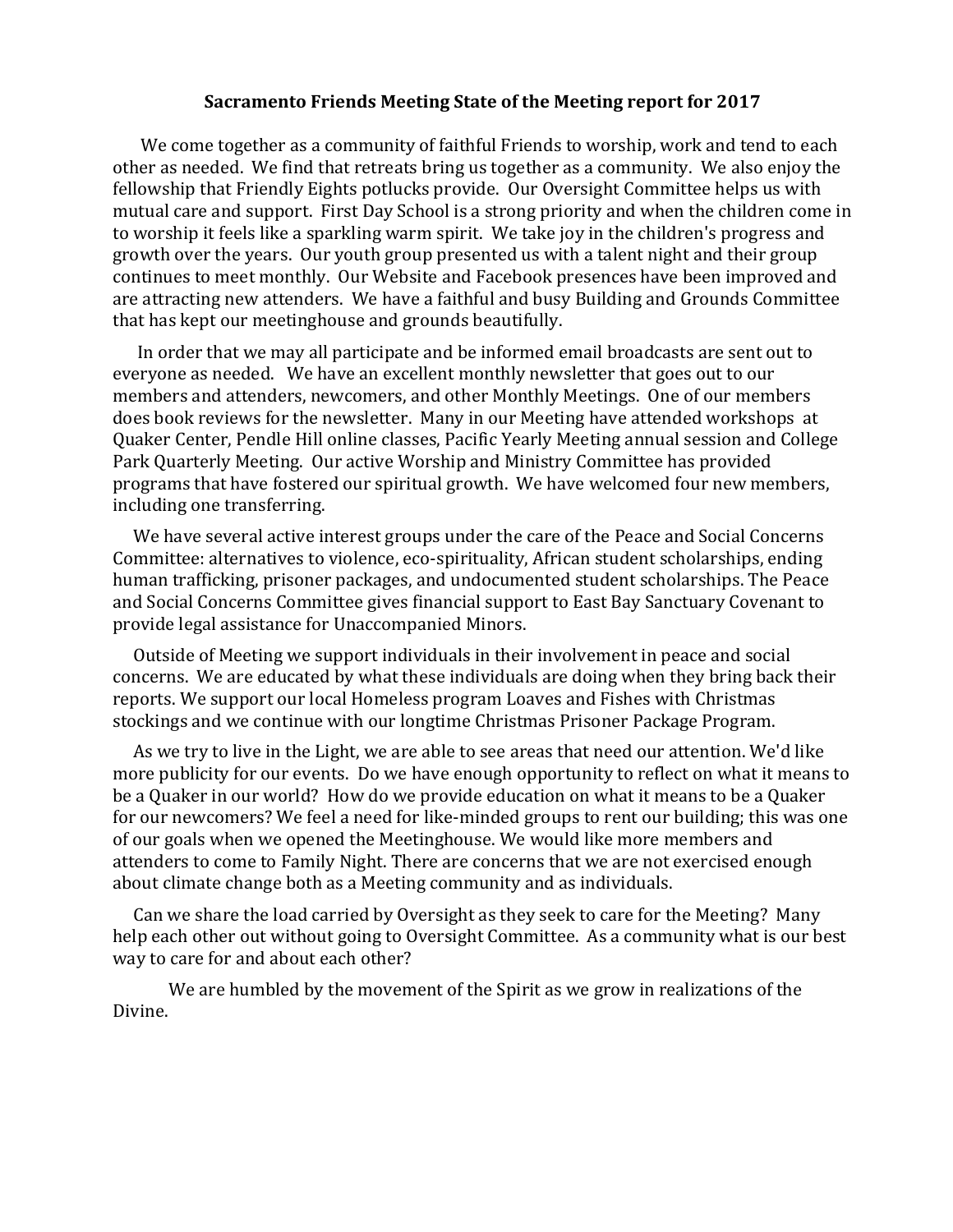# **State of the Meeting Report San Francisco Friends Monthly Meeting** *Fourth Month 2017*

San Francisco Monthly Meeting continues to serve as a place of worship, service, and care, in its home at the heart of one of the most expensive cities in America for housing. The life of the meeting has come in many forms: providing a food pantry and care for the local community, care of our fellowship through worship, visitation with infirmed or distant members, prayer, nonviolent and Bible study groups, several Meeting sponsored retreats, and committee work. We continue to explore the depths of our spiritual lives while caring for our Meeting and our meetinghouse.

Last year, our nominating committee was able to find clerks and staff committees fully--a great success over previous years where committees were lacking members and/or clerks. This enabled improved workings of the Meeting from end-to-end, with many big decisions able to be made, and second hours and events held to better support Meeting beyond the basics. This created a stable environment for Spirit to flow. Some factors implemented included reducing the minimum number of members on several committees, creating more co-clerking roles, and providing support for new clerks through semi-regular Clerks' breakfasts.

Several committees which traditionally have had a single clerk, now have co-clerks which share duties, namely Ministry and Oversight, Property and Finance, and Peace and Social Concerns. This change has served the meeting well, as clerking duties are shared as well as creating an increased number of "contact points" for meeting members and attendees. This has required an increase in communication for clerks, but this has served these committees well. Several other committees do not meet regularly but attempt to continue the work of the meeting, but often find communication and coordination of their responsibilities challenging without this in-person time together, which is replaced by other forms of communication such as email or telephone, or with few or no meetings. Some committees, such as Welcoming, have functioned well without any meetings.

Property and Finance has offered several second hours on Meeting property and finance issues, including discussion of our neighborhood and its ongoing issues of poverty, drug use, and crime which comes, literally, to our doorstep. Meeting feels spirit leading us in our current location by several ways: by improved care of the front by meeting employees and by playing host to rental groups which align with our Meeting as well as service to the neighborhood's condition, such as Downtown Streets Team. Our building continues to serve the need for low cost rental space in downtown San Francisco to non-profits which serve missions similar to our testimonies and faith. Additionally, these rentals help further the financial health of our Meeting through rental fees. Continuing maintenance of our aging facility, payment of a building manager, and slight improvements continue to take Meeting's time and resources but are supported by these rentals as well as a slight increase in this year's donations to Meeting by its members and attenders.

Ministry and Oversight has worked on care and concern for missing or absent members who have not attended or been seen in several years or who have lost contact with our Meeting. Outreach to these members in the form of letters, phone calls, emails, and other resources has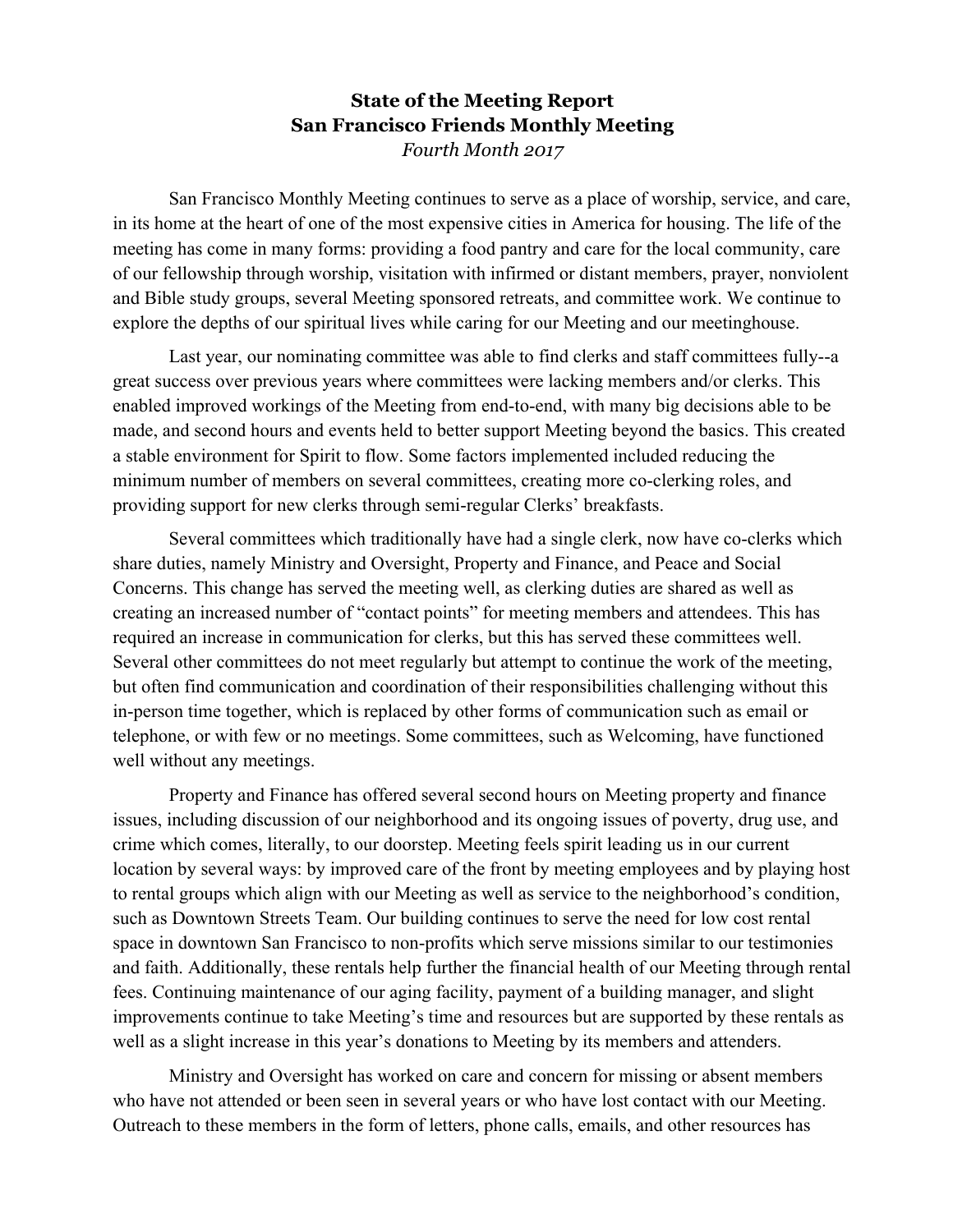meant thirteen memberships were laid down. Our roll is now more reflective of our current state of membership than in the past ten or more years. This work will continue but has generated an ongoing discussion of what membership means in the context of San Francisco Friends Meeting as we continue to serve as an entry point for Quaker membership while members also tend to leave the community after a sometimes brief stay among us.

Peace and Social Concerns Committee's focus on food ministry for the past several years has left the committee little time for other areas or issues. The weekly food pantry has a healthy number of volunteers from the community, as well as food supply for distribution; while members and attenders from Meeting are relatively few, there is still support. While the light of this ministry has been strong, it is mainly held by those outside of the Meeting, and much appreciation is given toward this work.

Areas of growth in the Meeting include families with children who now come more often and in larger numbers to meeting; this has brought renewed interest and care to our Children's Religious Education Committee and program and increased attendance in our once-a-month Children's Breakfasts. Street ministry and nonviolent training continue, but are becoming more integrated into Meeting life and practices with efforts to "cross train" Friends who need these skills in their work at Meeting.

Activists and seekers have recently become more visible at Meeting, possibly due to the election of President Donald Trump. As such, we are now asked to welcome the stranger, as our Christian faith commands <sup>1</sup> more regularly and with intensified focus. We continue to serve as a "teaching meeting" for those encountering Quakers for the first time, or returning after a long absence, to be among us. Our work continues to raise a new set of clerks, increase participation in committees, and continue religious education for those seeking the roots of Quaker faith. The changing nature of our City continues, and its move away from the middle-class work and toward a "gig" economy will continue to challenge our meeting. We will continue to seek faith, guidance, perseverance, and care in this time of continuing change for our meeting.

Respectfully submitted,

 

Chad Stephenson, Clerk of San Francisco Monthly Meeting

<sup>1&</sup>lt;https://www.openbible.info/topics/welcoming\_strangers>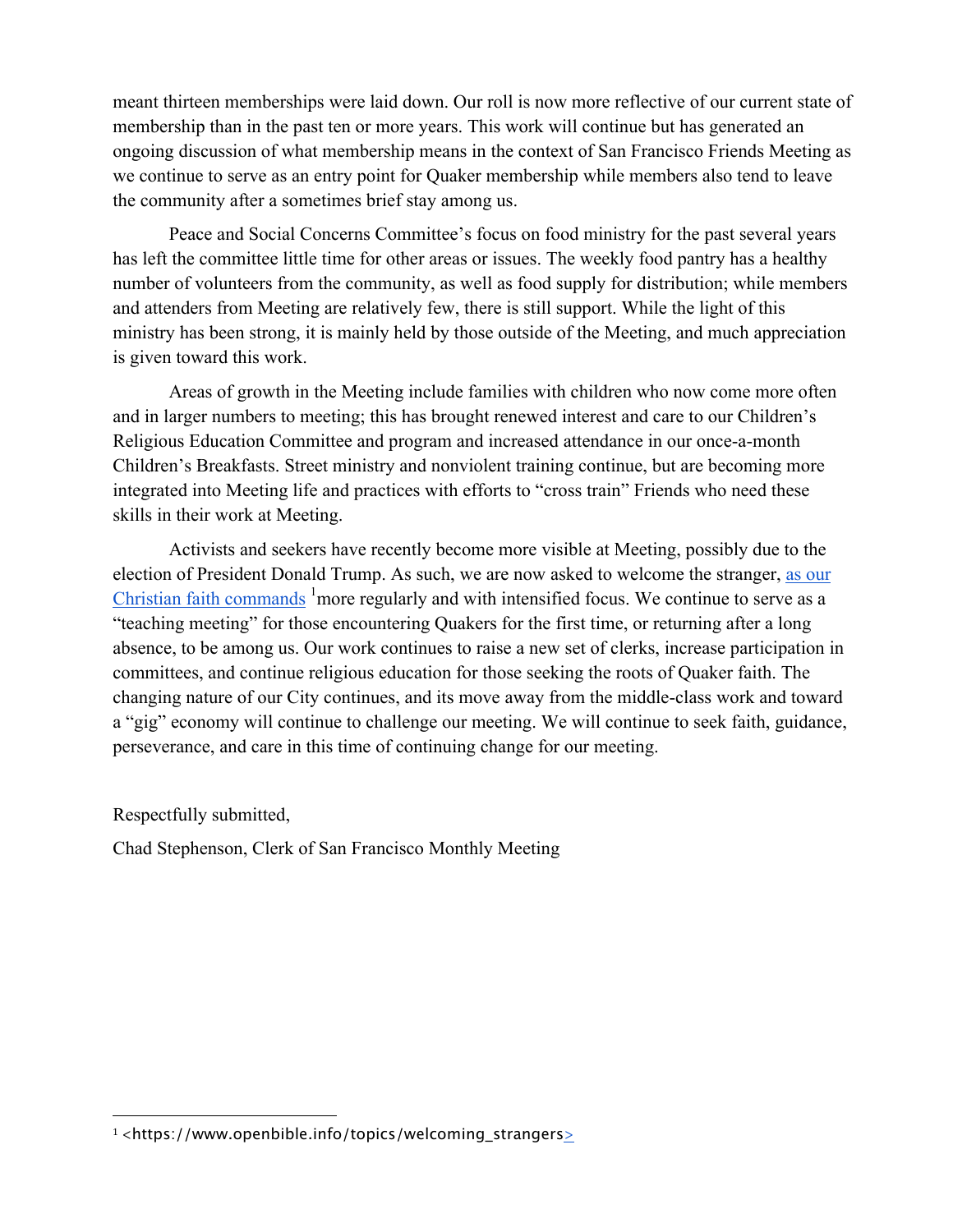# **State of the Meeting Report San Jose Friends Meeting** 1041 Morse Street, San Jose, CA 95126 March 12, 2017

After several years of planning and effort by our First Day School Committee, San Jose Friends Meeting is enriched by the participation of more children and young families and, overall, by more fellowship. We are now using Facebook along with our newsletter and a group email service, with the goal of improved participation and outreach for the meeting. Our weekly attendance averages 16–24. Members and attenders say they feel greater connectedness with the meeting. In the hope of encouraging the amount and quality of verbal ministry, the practice of calling for "Afterwards" immediately following the hour of worship is being reconsidered.

Meeting wishes to increase the number of members; many are actively seeking ways to grow the meeting. We are a small meeting, and it is difficult to fill key positions and to find volunteers to serve on committees. A few people are doing a lot of work. Despite these difficulties, the meeting is maintaining the property and most committees. Our system of having co-clerks for business meeting is functioning well. In September, meeting welcomed our new Friend in Residence, Cedar Green. We continue to share our facilities with ten community groups that meet on the property on a weekly basis. The Unity with Nature Committee organized many new events this year aimed at hands-on engagement, education, and advocacy. We were enriched by "Quaker Center on the Road," which formed the basis of our well-attended retreat at home in June of 2016.

Many members and attenders are apprehensive about the results of the last election. We want to work together to promote the Quaker testimonies in our larger society, effect change, and alleviate our sense of dread. Thirty of us participated in the "Women's March" in San Jose. Some hope to form a special committee to focus on opposition to anticipated policies of the Trump administration.

The meeting is also contemplating substantial improvements to the property, in order, among other things, to accommodate wheelchair access. We are particularly appreciative of the work of the Property Committee and the Accessibility Project Committee entrusted with maintaining the property and making preparations for significant and costly improvements to our meeting house, which was built in 1885.

San Jose Friends Meeting consists of 30 members, a decrease of three due to the death of longtime members Dennis Coffey, David Weller, and Richard Dale, who was 101.

Despite some difficulties, we are confident and hopeful as we are led by our beliefs to seek a way to promote peace, justice, and hope during these times of suffering from injustice, war, and many grave global environmental concerns.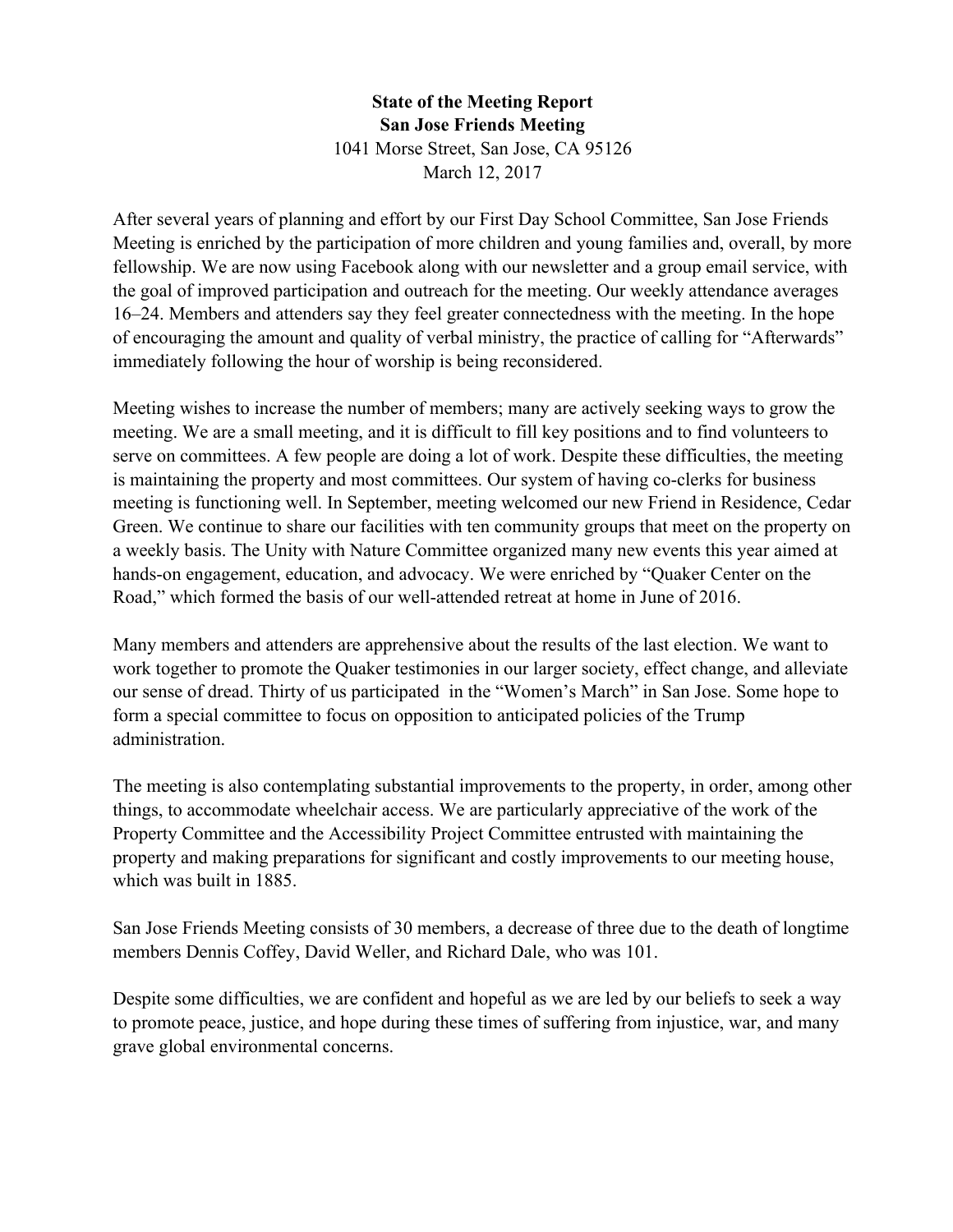# **Santa Cruz Friends Meeting State of the Meeting for 2016**

2016 was a busy year for Santa Cruz Friends Meeting. We welcomed six new members and bid farewell to a dear longtime member who passed away after 108 years of a life that deeply touched and mentored so many of us. The loss is keenly felt, especially during worship where she sat for many years. There has been an increase in the number of young adults attending Meeting. One member said, "The Santa Cruz Meeting is flourishing," and that opinion seemed to resonate with the group. Many younger people are interested in the community garden, which seems to have become an intergenerational focal point.

Although we laid down our midweek worship for the time being, other ongoing activities continue to enrich the community, including early morning worship at Quaker Center, a men's group, spiritual life stories, newcomer teas, and women's gatherings. We had a weekend retreat at Quaker Center in the spring that was enjoyed and valued by all who attended and a one-day retreat in the fall that led to a spiritual companion program. The Worship and Ministry committee has sponsored Quaker Explorations on the first and third Sundays before worship, experimented with occasional extended Meetings for worship, and tried different ways of including a time for speaking of joys and sorrows within worship. We finished a series of Quaker Sixes dinners at the beginning of the year and look forward to the start of another series in January.

One of our concerns continues to be the manner in which Meeting can be an effective presence in Santa Cruz. Efforts continue to improve our Internet presence and we now have a Facebook page. Friends once again marched in the June pride parade and made plans for next year to consider both celebratory and serious messages that reflect our history and testimonies. Our meeting supports, anchors and sustains Friends who continue to do Alternatives to Violence Project work in the state prisons, as well as supporting AVP with a grant. Over 30 people from Meeting volunteered at the Winter Shelter during January for 7 days, preparing and serving food for the 50 guests at the VFW Hall. Donations from our Meeting of hats, gloves, and socks for homeless people continue to be distributed.

We are pleased that in addition to providing a home for us our building continues to serve the community in many ways. Multiple non-profits use it as a meeting space and the parking lot continues to host a weekly food giveaway for leftover produce from the farmer's market. An effort is underway to convert our garden area into a community garden. The Meeting was glad to continue offering the Meetinghouse to the Warming Shelter Program during the past winter and it also continued as a backup site for Faith Community Shelter.

The Meeting has been strongly affected by the November election. Many members are strengthening their resolve to become more proactive about political change. Friends are preparing to meet the challenges the times present. Quakers have been, and can be, a beacon for other groups. As we move into 2017, Friends expressed the sense that Meeting is ready to get things done, that our corporate expectation for action is higher than it has been. We realize that not all of us share the same political views. We need to remain sensitive to these differences as we take action. What do we do when we are not in unity?

Our revitalized Peace and Social Justice Committee has worked energetically with the focus of supporting FCNL and FCL-CA's efforts. The Committee inspired our Meeting to contribute to major fund raising efforts for FCL/CA, first by collaborating with Palo Alto Meeting in their Harvest Festival, and then by raising \$4000 at our Santa Cruz fundraiser. Knitters took out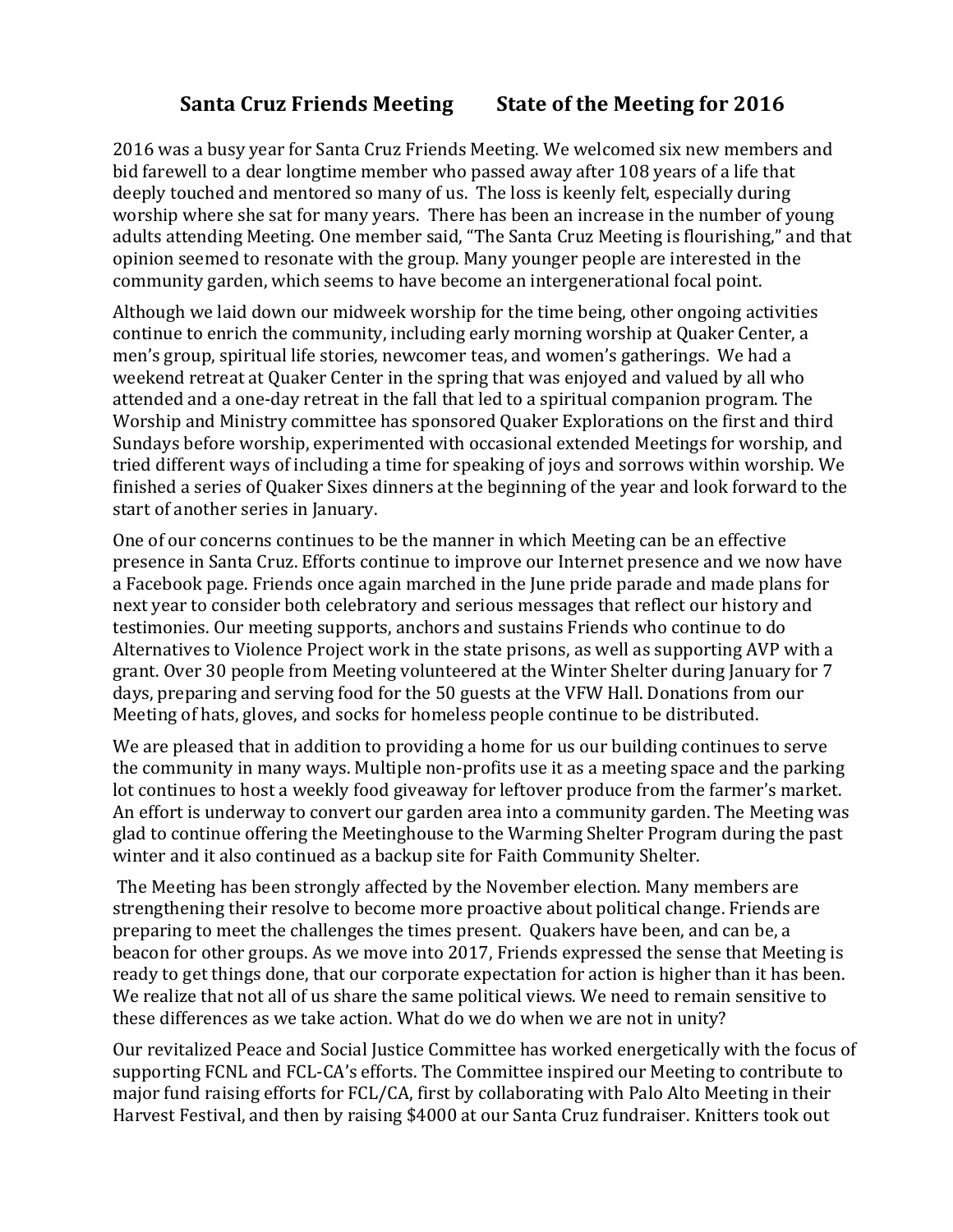their needles making items that added to the fund raising efforts. In February, our own FCNLtrained Advocacy Team was formed. The Team worked hard on criminal justice reform, making lobbying visits in California and Washington DC to our senators and representatives, as well as writing letters to the editor. Our Advocacy Team also sponsored a workshop with FCL-CA to train us to lobby for FCL-CA issues. Participation on the Team has attracted several new attenders to Meeting. Peace & Social Justice cosponsored a well-attended community dialogue and discussion on race, as well as a viewing of the film "Cracking the Code." We are reminded that we need to ground everything we do in Spirit; that we are the Religious Society of Friends and not a political group.

Our Friends in Unity With Nature Committee continues to address climate change, cosponsoring an ecumenical conference on the Moral Dimensions of Climate Change. The committee met with congressional member Sam Farr to urge co-sponsorship of the Gibson Resolution and the PREPARE Act. Nature walks and picnics deepened our connection with nature and each other, but every time we tried to have a Monarch Butterfly picnic, it rained.

We are grateful for the continued service of our childcare worker who has cared for our preschool kids for ten years. However, we are saddened by the decline in participation of older kids. Most of the kids who were active a few years ago have either moved from the area, or have grown and become involved in other activities. We have not had a functioning Children's Committee for more than a year, a situation that we would like to change. We continue to hold our baked potato fund raiser on Second Sundays for Jacob's Heart, a wonderful organization which supports families of children who have cancer.

Some Friends have expressed concern that we are missing opportunities to interface with UCSC interfaith organizations. Although a Quaker presence was a part of the Interfaith Council in the past, it has not been for quite a while. There is also a student interfaith group that meets weekly, either with a spiritual leader for a worship service or a group visit to one local Santa Cruz faith community service. Our Meeting could invite this group to our Meeting for Worship one Sunday, and host them during Fellowship. Such activities on our part could provide not only a Quaker presence on campus, but also serve as outreach.

We are glad to report that financially Meeting is doing fine; committees are prudent with expenditures and our income is sufficient for our needs. We are able to continue to care for our building. The longtime tenant (NVC) of the second story of the fellowship building moved out in May and we struggled for a few months with a variety of visions for the space before deciding to simply find a new tenant.

We have members who can no longer attend Meeting and we have members who need temporary help. Our Community Care committee tries to be sensitive to both their stated and unstated needs, realizing that we must be attentive to the pastoral as well as the physical. We have a member of Meeting who has been in jail for four years awaiting trial for a serious offense; visits by multiple friends were curtailed and only one member of meeting is now allowed to go in a ministering capacity. Our Meeting continues to struggle with ongoing pain and confusion around the member's situation and charged offense.

Friends continue to be active in, and urtured by connection with, the greater Quaker community through activities with Quarterly and Yearly Meeting, as well as attending Friends General Conference. One Friend noted that it's valuable to extend out to others across the country and experience Quaker connections on a much broader level.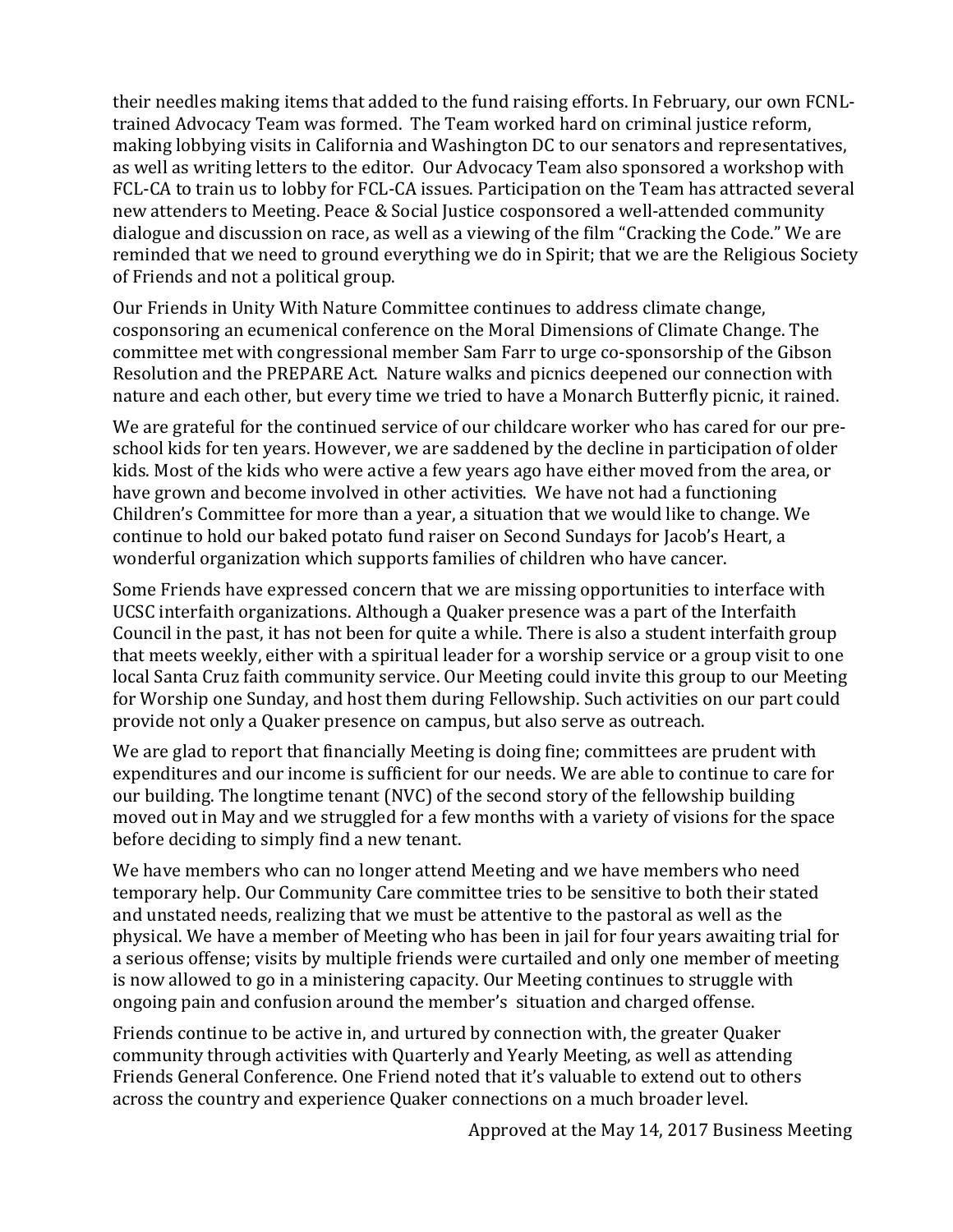## **Strawberry Creek Monthly Meeting State of the Meeting 2017**

Clerk of Meeting: Ralph Murphy. Alternate Clerk: Rachel Findley. Recording Clerk: Stephen McNeil.

Remembering that the full name of our tradition is The Religious Society of Friends of the Truth, we ask how has Truth fared among us this year? In the midst of the tumult, we reach down toward the Root where we may find calm, and joy, and Life. From this plowing up have come new shoots.

## *Meeting for Worship*

For much of 2016, events in the larger society had a great impact on Meeting for Worship at Strawberry Creek. Overall attendance at meeting has gone up though a few individuals have stopped coming. Facilities Committee has added additional rows of chairs. Sometimes. those new to Strawberry Creek or new to Quakerism have brought with them new and different understandings of the role of Meeting for Worship and of spoken ministry that long-time members of the community have found unsettling. Our Worship and Ministry Committee has responded to the presence of this new energy - actively working with those new to meeting, widely distributing a pamphlet that describes our meeting's understandings, initiating a second mid-week Meeting for Worship, and offering an education series on Meeting for Worship.

Meeting for Worship at Strawberry Creek Monthly Meeting remains gathered, centered and settled. Indeed, some Meetings for Worship in the past year have been particularly so. We are grateful for the gift of worship handed down to us by early Quakers in establishing the practices of Quakerism. We come away from Meeting for Worship feeling that Spirit was present and moving in the meeting and that Meeting for Worship had enriched our lives and opened our hearts.

## Life of the Meeting

Our Meeting as a whole has been more deeply involved in society over the past year. Now more than ever we are called to undertake much more work, both in support of the Meeting and in the larger society, than we can possibly take on; so we must always seek ways to prune away that which is not essential in accordance with our testimony on simplicity.

The community has had some difficulty involving and retaining new arrivals and young adults. Care of the Meeting Committee is discussing ways to respond to this concern, and to better welcome newcomers and fresh ideas, including the creation of a Welcoming working group.

In a number of contexts, friends have expressed the desire for smaller, more intimate gatherings where we might get to know each other better, such as cluster groups, worship sharing, and small group meals. Individual community members have brought people together in a number of informal gatherings.

Nominating Committee has had continuing difficulty filling all of the positions in Meeting standing committees; this year, Peace, Earthcare and Social Witness was particularly affected. At the same time, working groups and ad hoc committees have formed to address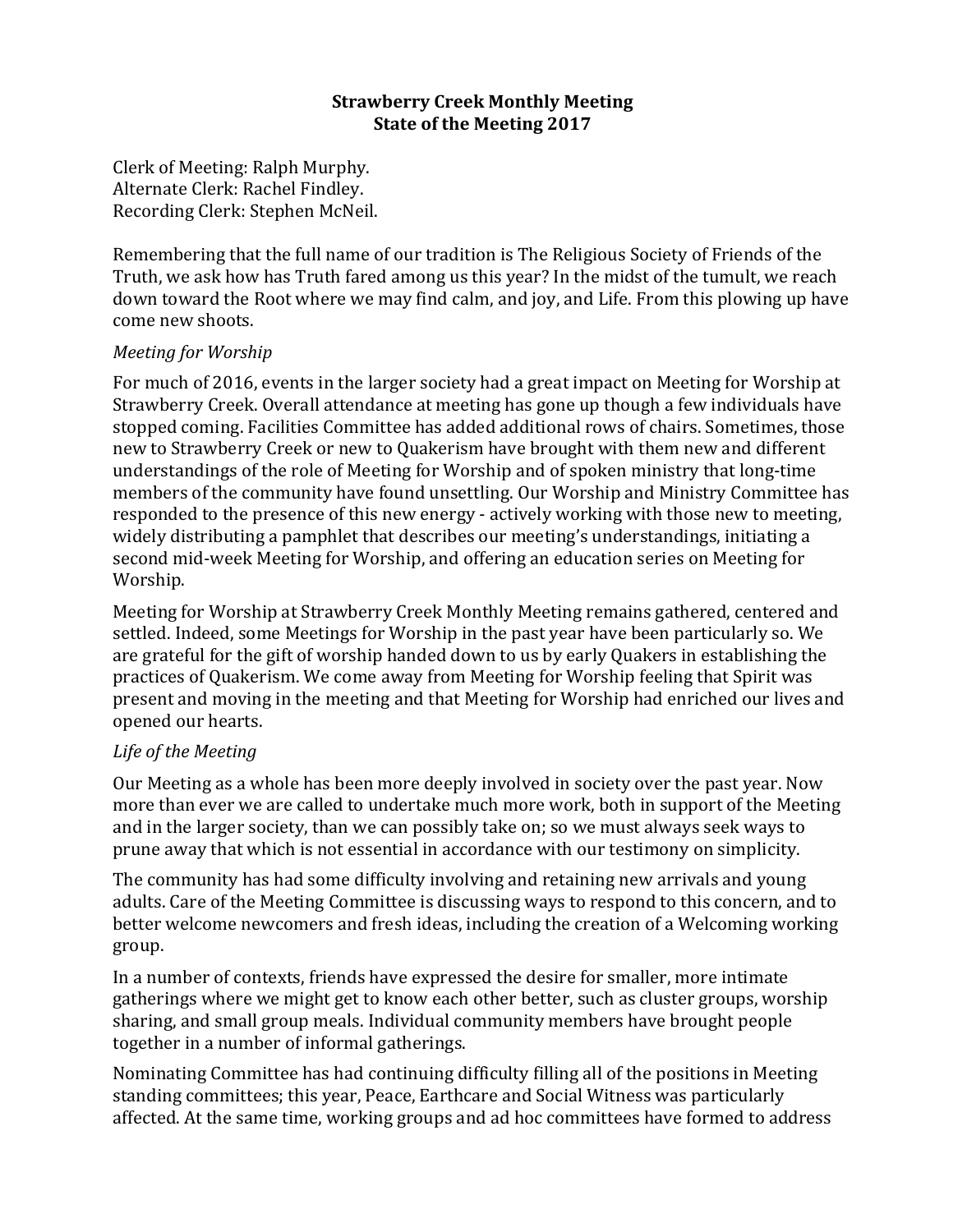existing and arising needs. These less formal groups make it possible for people to engage without making a yearlong commitment, and yet participate more fully in the life of the Meeting, undertake Meeting tasks in new ways, and respond to the leadings of the Spirit in ways that the formal structure may not serve well. In the past year our meeting's two retreats were convened in this manner, as was a regular Saturday play group, a continuing work group on Power, Privilege and Race, and a worship group for activist Quakers. We will continue to work to make our committees functional and inviting.

There has been a significant increase in the number of children attending our First Day Children's Program. The First Day Children's Program has in the not too distant past experienced some challenges. We are encouraged and delighted that attendance has increased significantly in the past year and that the program is robust and engaging. Some parents have expressed a strong interest in developing a curriculum of (absorbing, deep) Quaker religious education that in future may be brought to the children in the Children's Program.

# *Looking for Truth*

On January 29, 2017, the Writing Committee convened a listening meeting after Rise of Meeting at the Berkeley Technology Academy. The general sense from that meeting was overwhelmingly positive. Being aware of other concerns, the committee met with a number of other individuals and committees separately to identify additional positives and challenging aspects of our spiritual lives as a Meeting.

# *Final notes*

The Worship and Ministry committee oversees anchoring committees to support the work of six Friends who engage in ministry beyond the Meeting, often beyond the Religious Society of Friends.

Strawberry Creek does a good job of caring for the members of the meeting community. Our social hour after Rise of Meeting is always lively and rich. We seek to be faithful to the guidance of the Spirit which we can feel in the deep silence of our worship and in our Meeting for Business.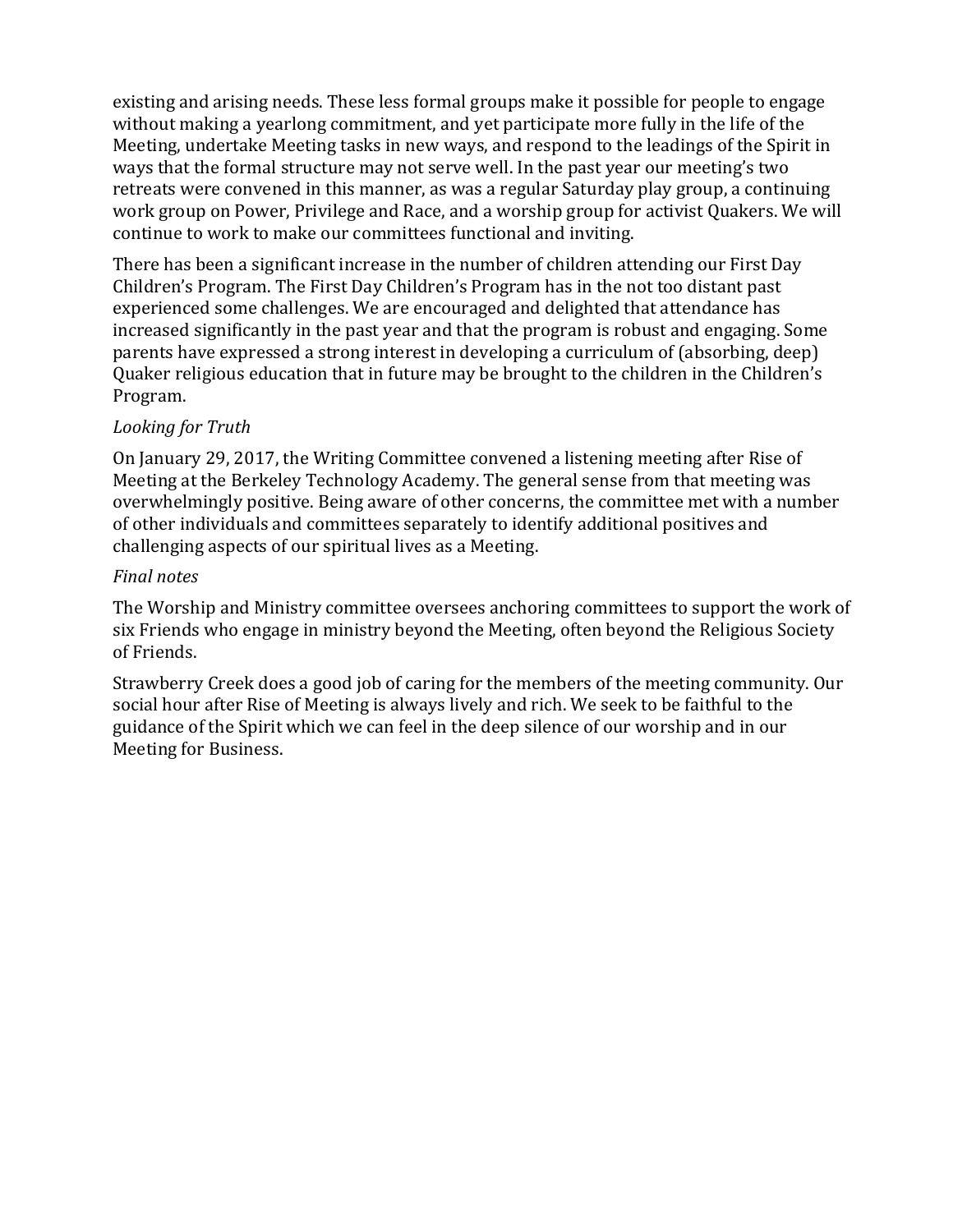#### **VISALIA FRIENDS MEETING 2017 STATE OF THE MEETING REPORT**

The Meetinghouse is filled with abundant light. Beyond a wall of glass doors, the room opens onto green lawn, rail fence, and unkept woodland. A Valley Oak, grown large, shades the grounds. Inside, on the mantle of a stone fireplace, a bouquet of fresh flowers adds a simple beauty to an otherwise plain room. Through two colonial-grid windows on each side of the hearth can be seen a woodshed, no longer used in an age of air pollution, and under some pine trees a frame house with shingled siding that resembles a cabin in the Sierra to the east. Beneath some trees at the edge of the property, a knee-high stone wall creates an alcove for memory and reflection. On the benchtop of the wall, bronze plaques sit in a gently curved row, honoring the Meeting's departed.

Happy to be in this place, we sit, small in number, each isolated in our own thoughts and feelings. The silence and peace is a welcome respite in our busy lives, but we know that worship calls for us to realize together whatever is present in the silence. Settling in, we push aside petty concerns to focus on what's important.

Someone looks at the flowers on the mantle and thinks of the Friend who each Sunday picks and lovingly arranges them. Feeling joy in the presence of the others, she has a sense of being in a loving community of friends who can depend on each other. She remembers how often others of the Meeting have mentioned this same feeling.

Another thinks of the book shelves behind him and remembers the recent dramatic reading of "A Late Night Conversation," a one-act play written by a member, which featured eight of the books' authors conversing about the Visalia Friends Meeting. These writers recognize a history of accomplishment as this small group tried to bring Light to a troubled community, but they express concern about the present vitality of the Meeting. Looking around, the member sees only a few of the people who might have attended this worship and recognizes that average First Day attendance is diminishing, yet he also knows that the turnout for the Reader's Theater was good and that the performance stimulated thought. It seems that if there is a publicized event, people will come. Almost everyone comes to the annual Easter Breakfast Potluck and Worship held outdoors under a large oak tree.

Minutes pass and the room remains silent. Some wonder if they should speak, but knowing that one shouldn't speak just to speak, they think about what they would say. In the continuing silence it is difficult to sense the deep connection of a "gathered meeting." Many have good feelings from being with people they have worked and played with, people who love and respect each other who have been brought together by shared values and struggles.

Collectively they donate to good causes, organizations promoting the values they share: social justice and peace. In the past year nineteen Visalia Friends walked together in Crop Walk, an event to raise funds to feed needy families, locally and globally. They led all other churches in the amount raised. Participants in recent local demonstrations responding to disturbing world affairs have included many of us. On consecutive Friday evenings last fall, many of us attended a series of programs about San Joaquin Valley environmental and social concerns at the Reedley Peace Center. These and many other events create an affinity among us that shows we are connecting at a significant level. As we sit in silence we are aware of that.

In the back row, under the bookshelves, a Friend looks out at the bucolic scene with gratitude that now that we own that land, it will likely remain in its natural state and preserve the beauty of our site. Thoughts of the past and future come to her mind. She remembers the struggle to decide